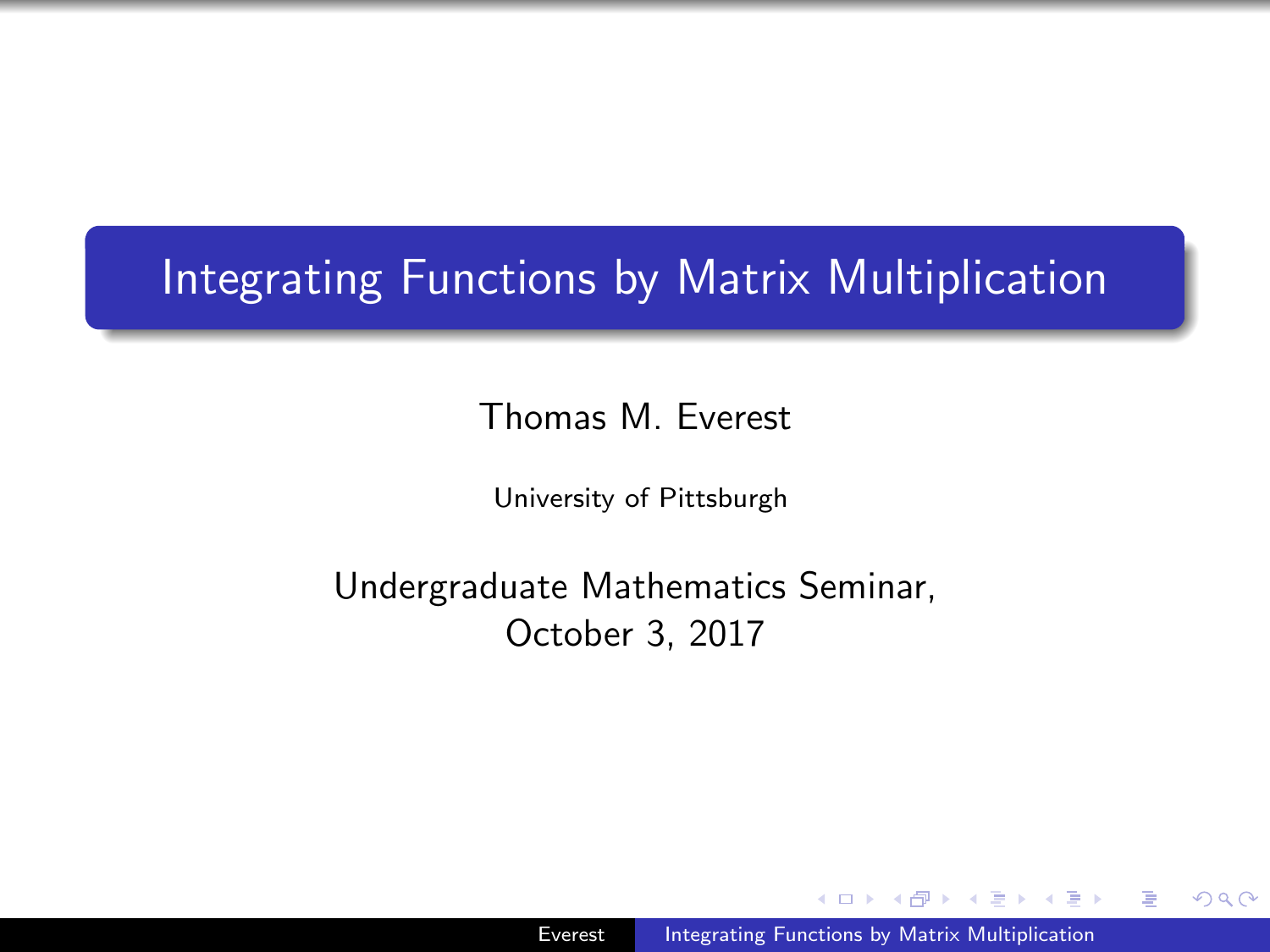#### Linear Transformation

Suppose the V and W are vector spaces over the same field  $\mathbb{F}$ .

医单位 化重

 $299$ 

э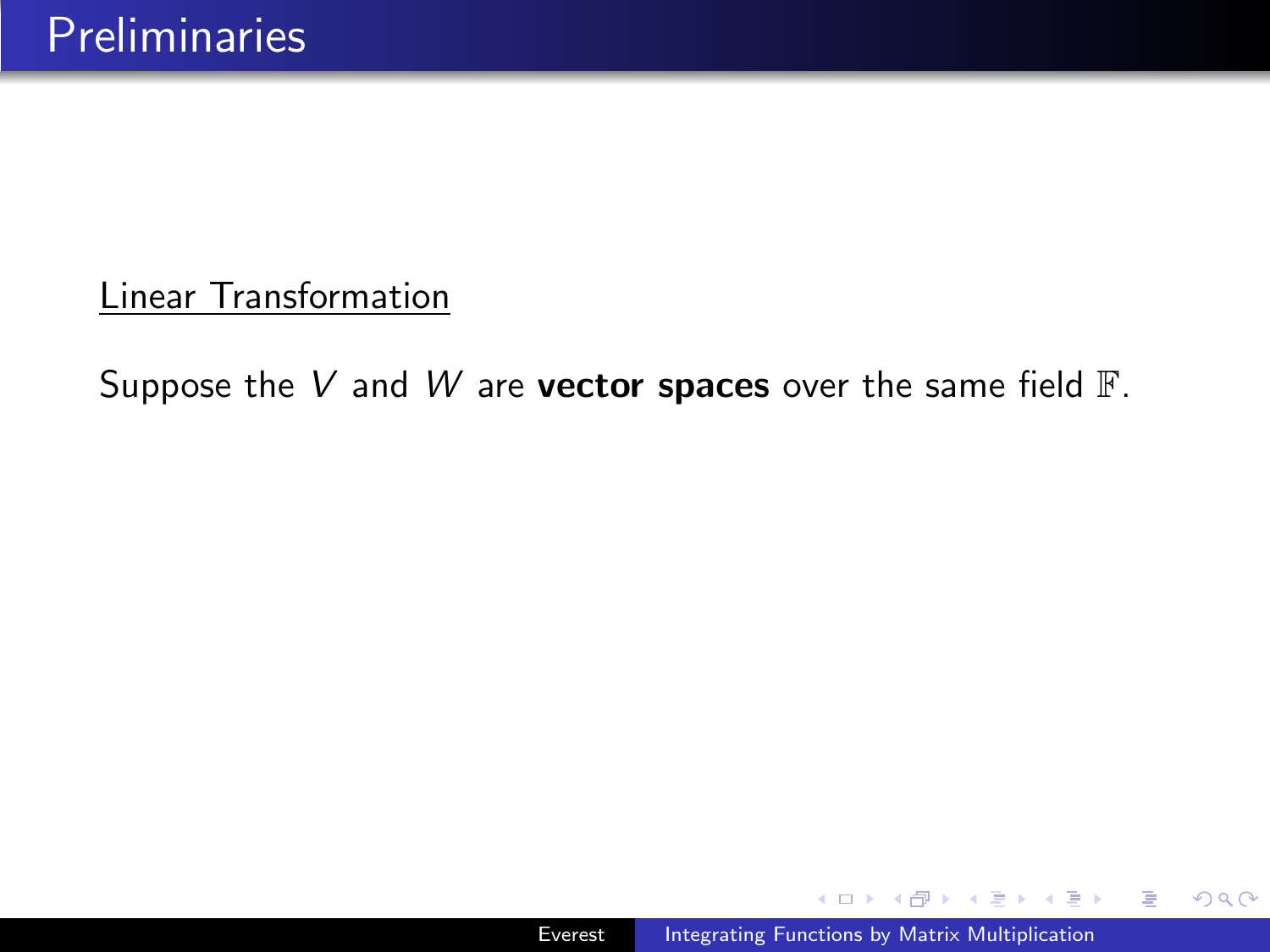#### Linear Transformation

Suppose the V and W are **vector spaces** over the same field  $\mathbb{F}$ .

- $T: V \rightarrow W$  is a linear transformation if
	- $T(v_1 + v_2) = Tv_1 + Tv_2$ , for all  $v_1, v_2 \in V$ ; and
	- **2**  $T(kv) = kTv$ , for all  $k \in \mathbb{F}$  and for all  $v \in V$ .

母 トマミト マミト

 $\Omega$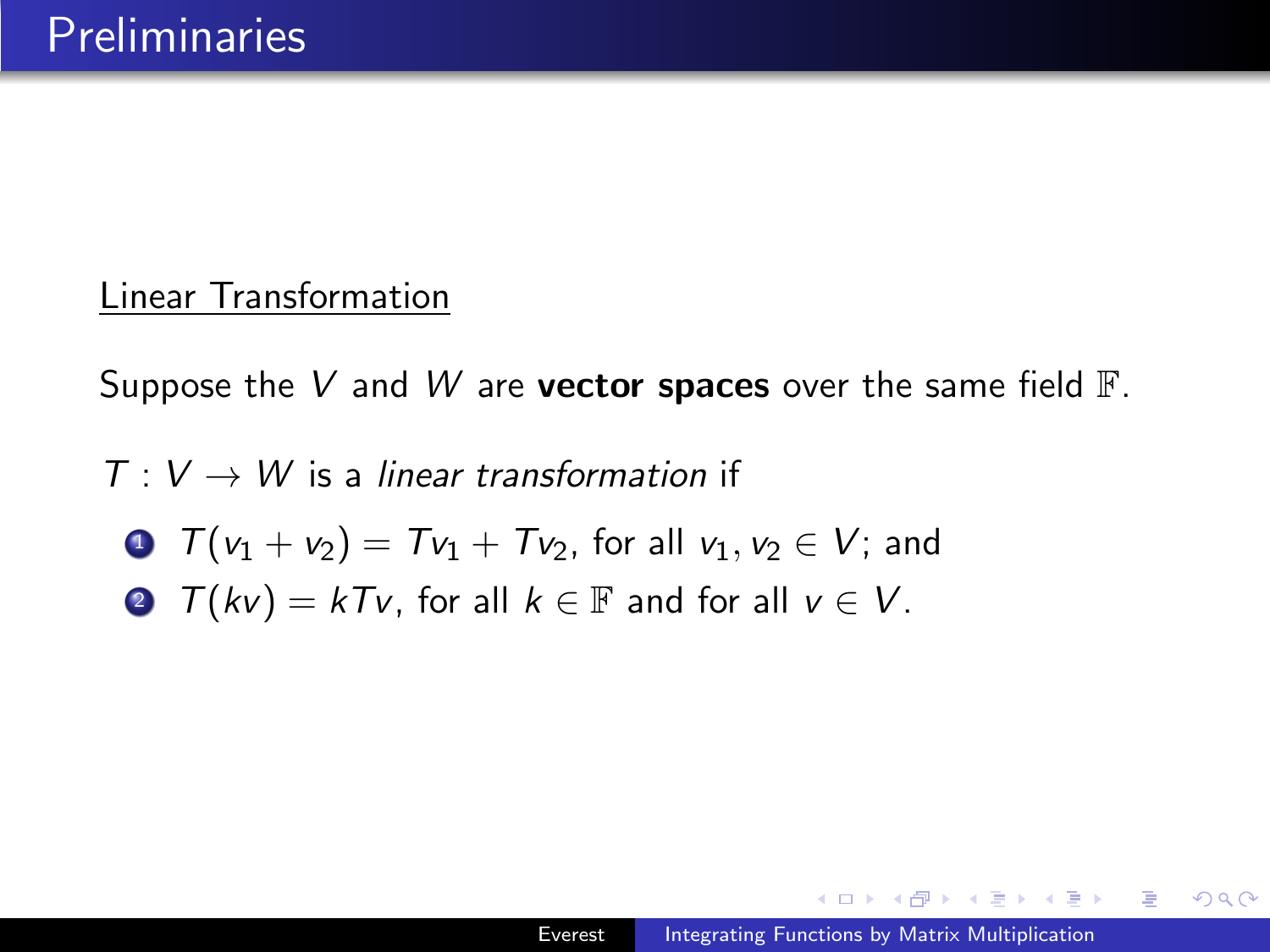Suppose that  $V=\mathbb{R}^4$  and  $W=\mathbb{R}^3$ . Let  $\mathcal{T}:\mathcal{V}\rightarrow\mathcal{W}$  be defined by:

$$
T\begin{bmatrix} x \\ y \\ z \\ w \end{bmatrix} = \begin{bmatrix} x + 2y \\ w \\ z \end{bmatrix} \quad \text{for all } v = \begin{bmatrix} x \\ y \\ z \\ w \end{bmatrix} \in V
$$

 $\mathcal{A} \xrightarrow{\sim} \mathcal{B} \rightarrow \mathcal{A} \xrightarrow{\sim} \mathcal{B}$ 

 $299$ 

э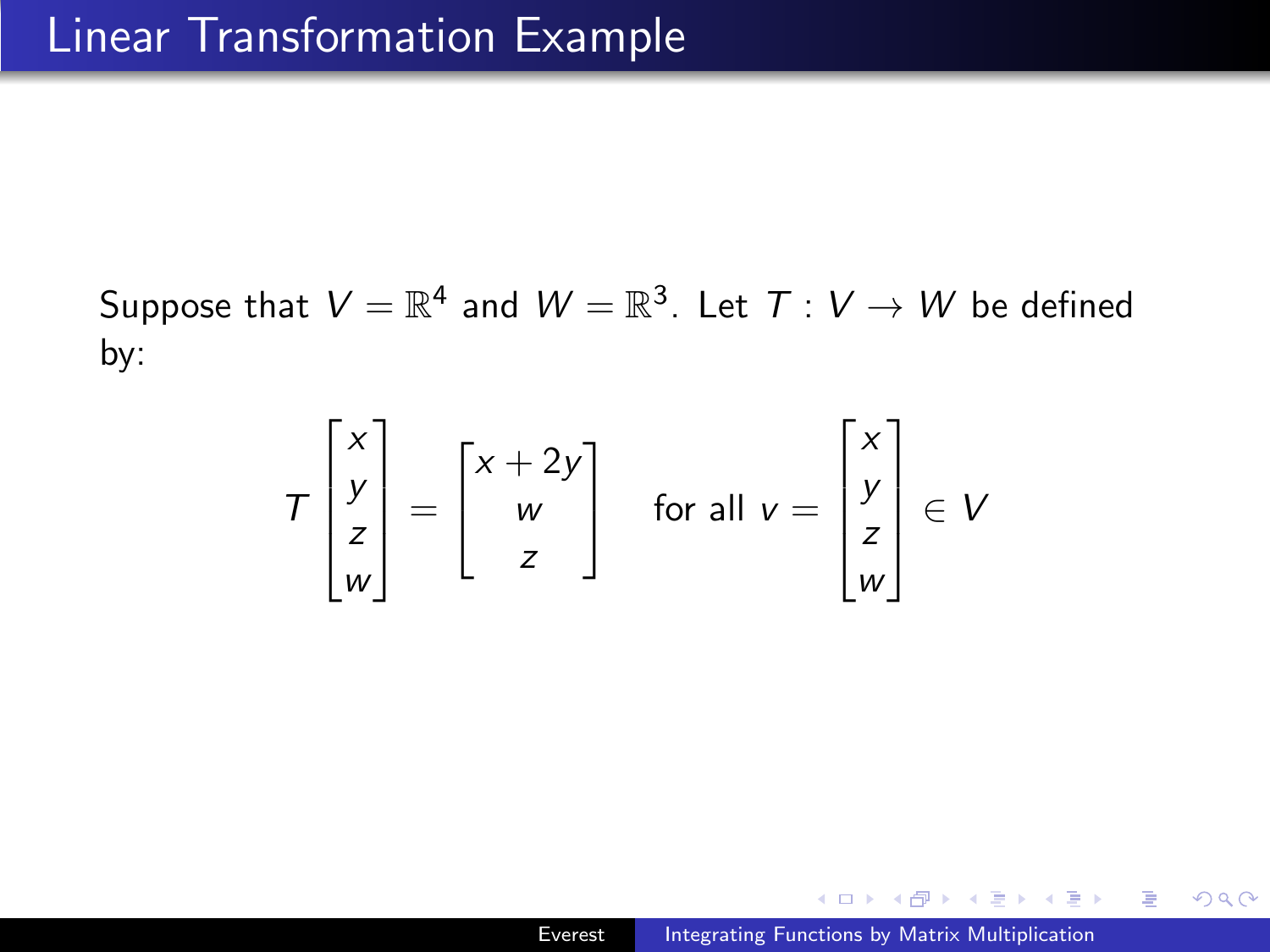### Linear Transformation Example

$$
T\left(\begin{bmatrix} x_1 \\ y_1 \\ z_1 \\ w_1 \end{bmatrix} + \begin{bmatrix} x_2 \\ y_2 \\ z_2 \\ w_2 \end{bmatrix}\right) = T\begin{bmatrix} x_1 + x_2 \\ y_1 + y_2 \\ z_1 + z_2 \\ w_1 + w_2 \end{bmatrix} = \begin{bmatrix} (x_1 + x_2) + 2(y_1 + y_2) \\ w_1 + w_2 \\ z_1 + z_2 \end{bmatrix}
$$

$$
= \begin{bmatrix} x_1 + 2y_1 \\ w_1 \\ z_1 \end{bmatrix} + \begin{bmatrix} x_2 + 2y_2 \\ w_2 \\ z_2 \end{bmatrix} = T \begin{bmatrix} x_1 \\ y_1 \\ z_1 \\ w_1 \end{bmatrix} + T \begin{bmatrix} x_2 \\ y_2 \\ z_2 \\ w_2 \end{bmatrix}
$$

目

э  $\sim$ ∍ **B**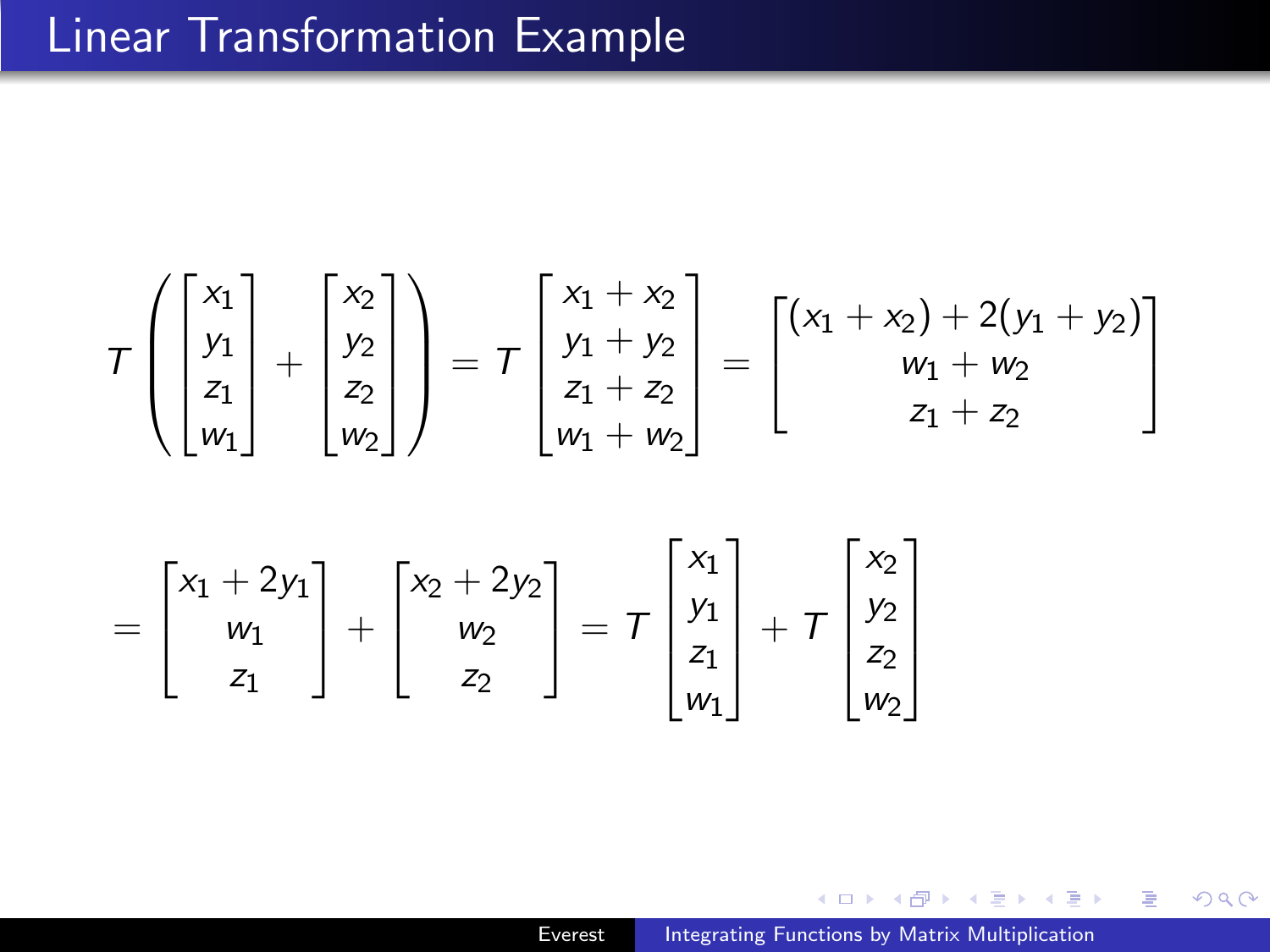### Linear Transformation Example

$$
T\left(k\begin{bmatrix} x \\ y \\ z \\ w \end{bmatrix}\right) = T\begin{bmatrix} kx \\ ky \\ kz \\ kw \end{bmatrix} = \begin{bmatrix} kx + 2ky \\ kw \\ kz \end{bmatrix}
$$

$$
= \begin{bmatrix} k(x+2y) \\ kw \\ kz \end{bmatrix} = k \begin{bmatrix} x+2y \\ w \\ z \end{bmatrix} = k \begin{bmatrix} x \\ y \\ z \\ w \end{bmatrix}
$$

 $\sim$ 

 $\sim$ ∢ 重 ≯ 目

ヨト

×.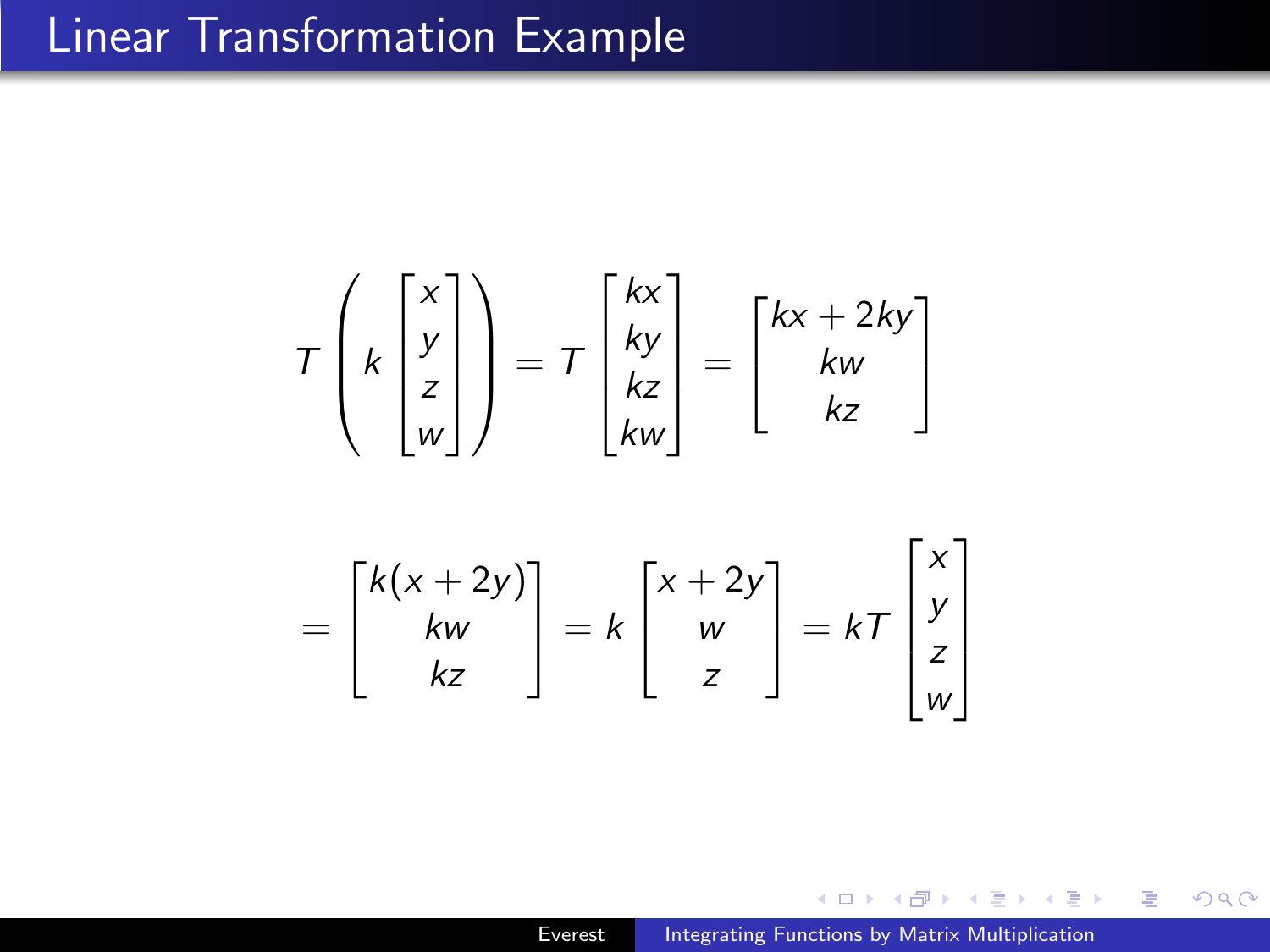Suppose that  $\{v_1, \ldots, v_n\}$  is a basis for V and  $\{w_1, \ldots, w_m\}$  is a basis for W .

御 \* 4回 \* 4回 \* \_

 $2990$ 

重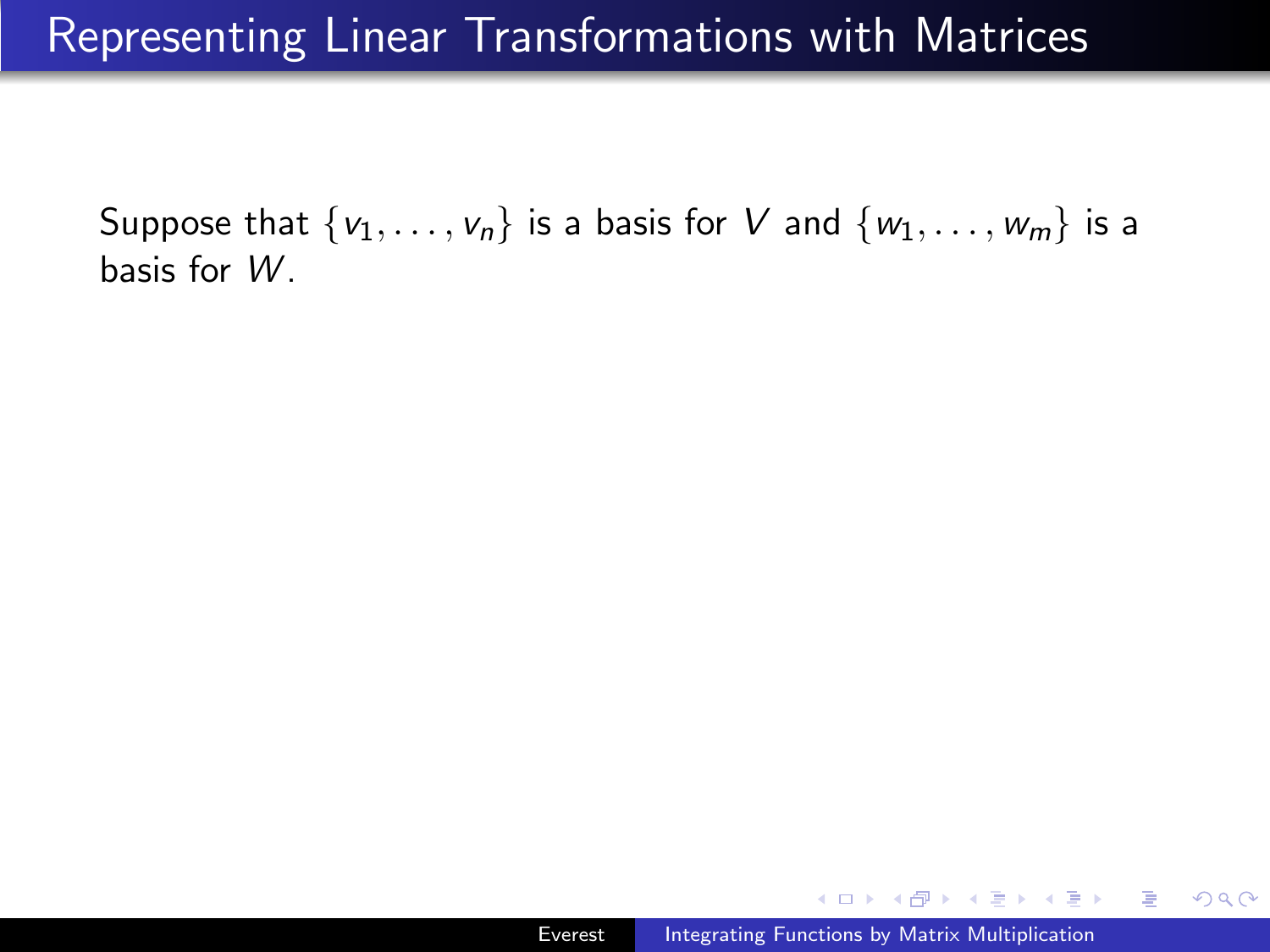Suppose that  $\{v_1, \ldots, v_n\}$  is a basis for V and  $\{w_1, \ldots, w_m\}$  is a basis for W .

**Write** 

$$
Tv_1 = a_{1,1}w_1 + \dots + a_{m,1}w_m
$$
  
\n
$$
Tv_2 = a_{1,2}w_1 + \dots + a_{m,2}w_m
$$
  
\n
$$
\vdots
$$
  
\n
$$
Tv_n = a_{1,n}w_1 + \dots + a_{m,n}w_m
$$

御 ト イヨ ト イヨ トー

 $\equiv$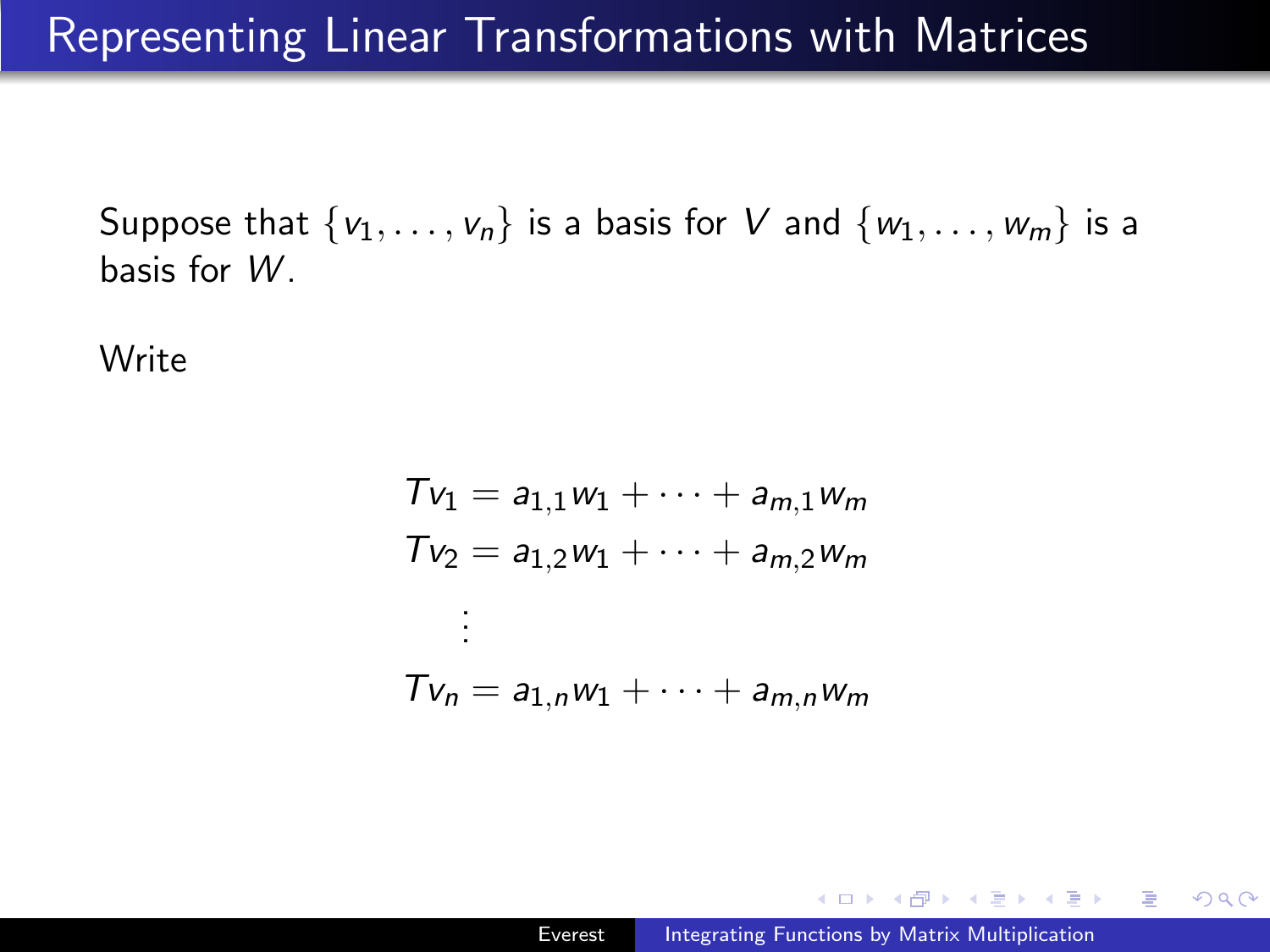Let

$$
A = \begin{bmatrix} a_{1,1} & a_{1,2} & \cdots & a_{1,n} \\ a_{2,1} & a_{2,2} & \cdots & a_{2,n} \\ \vdots & \vdots & \ddots & \vdots \\ a_{m,1} & a_{m,2} & \cdots & a_{m,n} \end{bmatrix}_{m \times n}
$$

 $\mathbf{A} \equiv \mathbf{A} \times \mathbf{A} \equiv \mathbf{A}$ 

E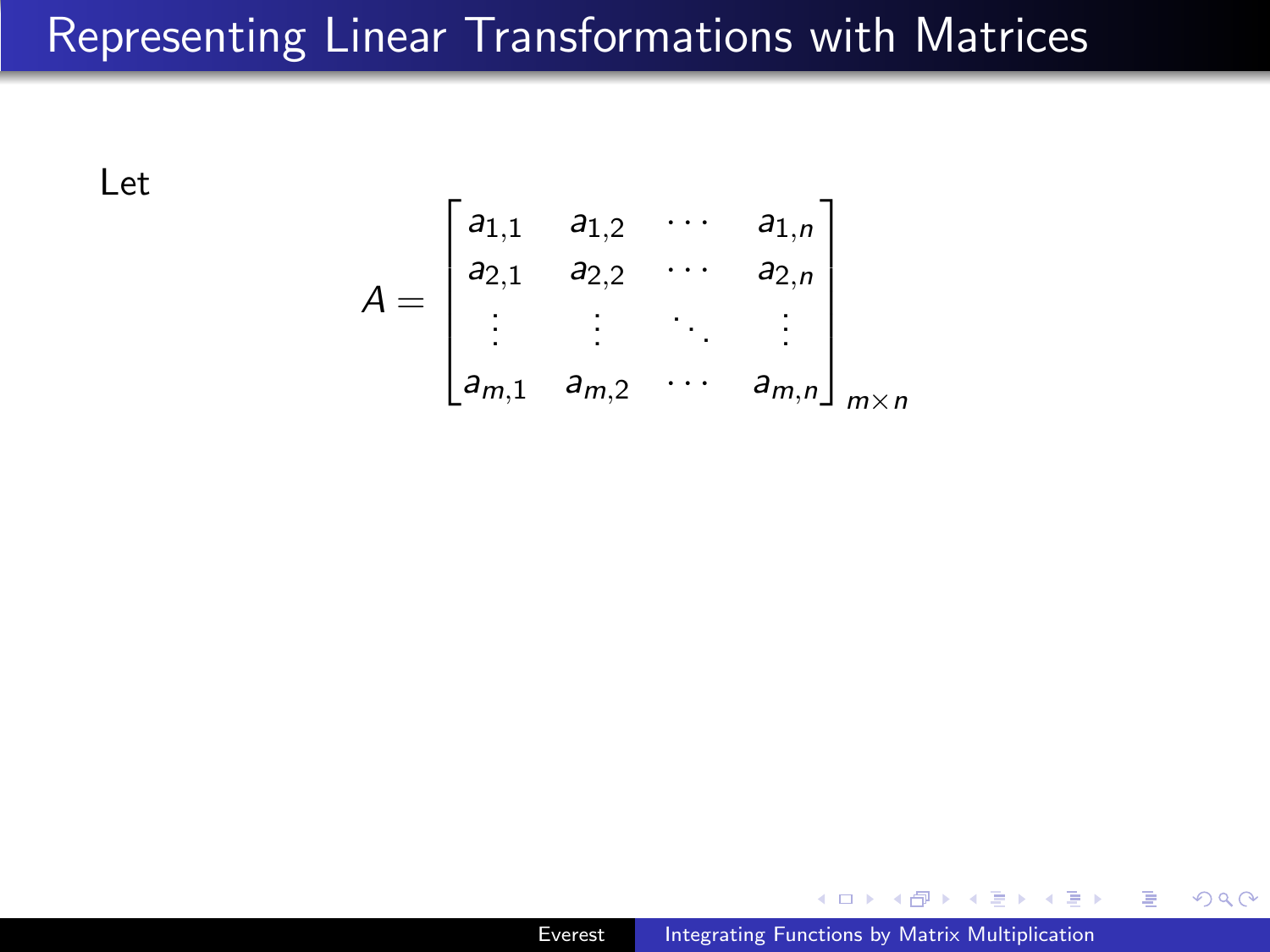Let

$$
A = \begin{bmatrix} a_{1,1} & a_{1,2} & \cdots & a_{1,n} \\ a_{2,1} & a_{2,2} & \cdots & a_{2,n} \\ \vdots & \vdots & \ddots & \vdots \\ a_{m,1} & a_{m,2} & \cdots & a_{m,n} \end{bmatrix}_{m \times n}
$$

Then, for any  $v \in V$  with coordinates

$$
\begin{bmatrix} x_1 \\ x_2 \\ \vdots \\ x_n \end{bmatrix} \in \mathbb{R}^n,
$$

 $\sqrt{ }$ 

 $\overline{1}$ 

 $[Tv] = A[v]$ 

 $\Omega$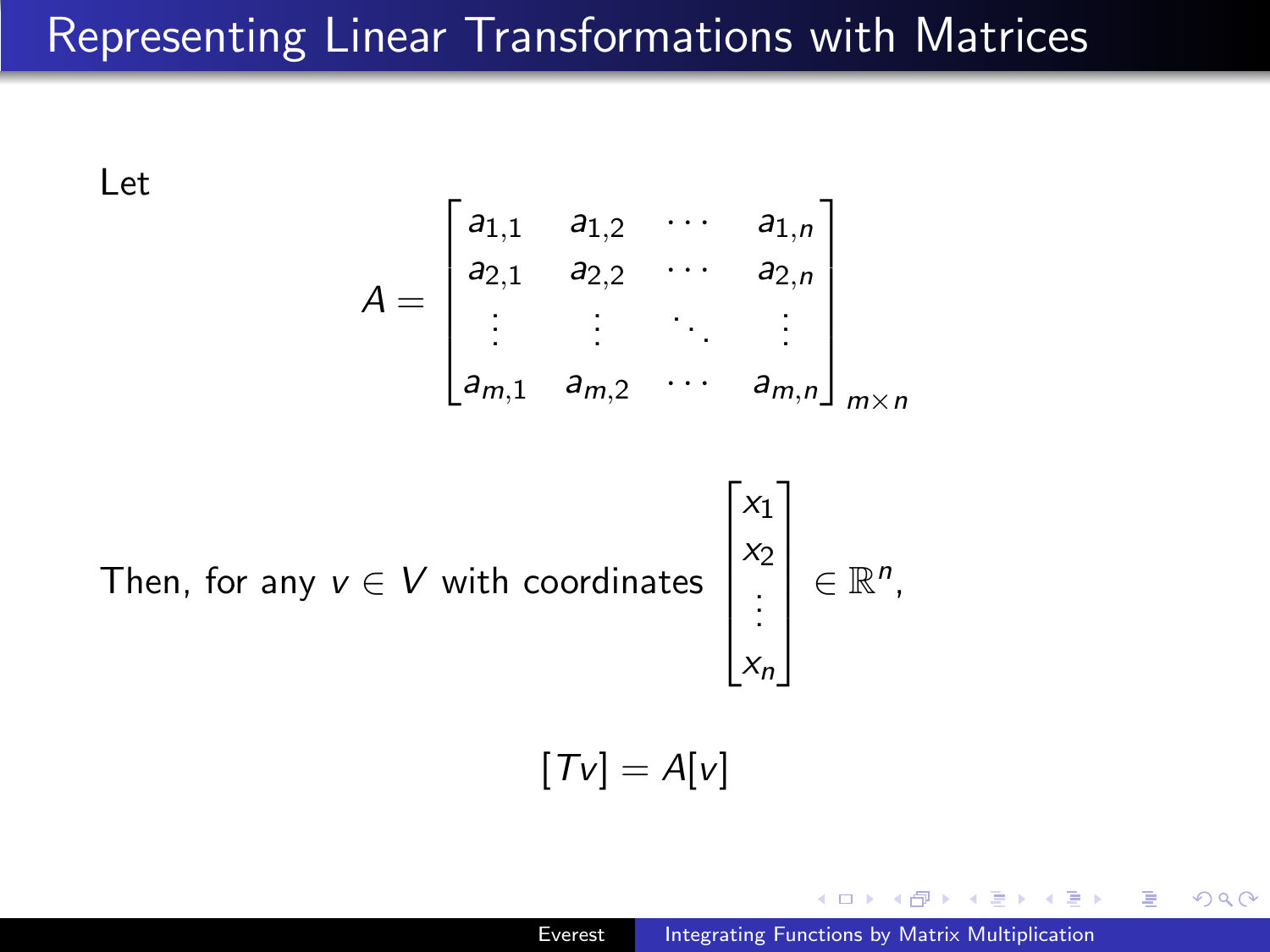### Revisiting Linear Transformation Example

$$
V = \mathbb{R}^4, W = \mathbb{R}^3, \text{ and } T: V \to W \text{ by } T\begin{bmatrix} x \\ y \\ z \\ w \end{bmatrix} = \begin{bmatrix} x + 2y \\ w \\ z \end{bmatrix}.
$$

E

化重复 化重变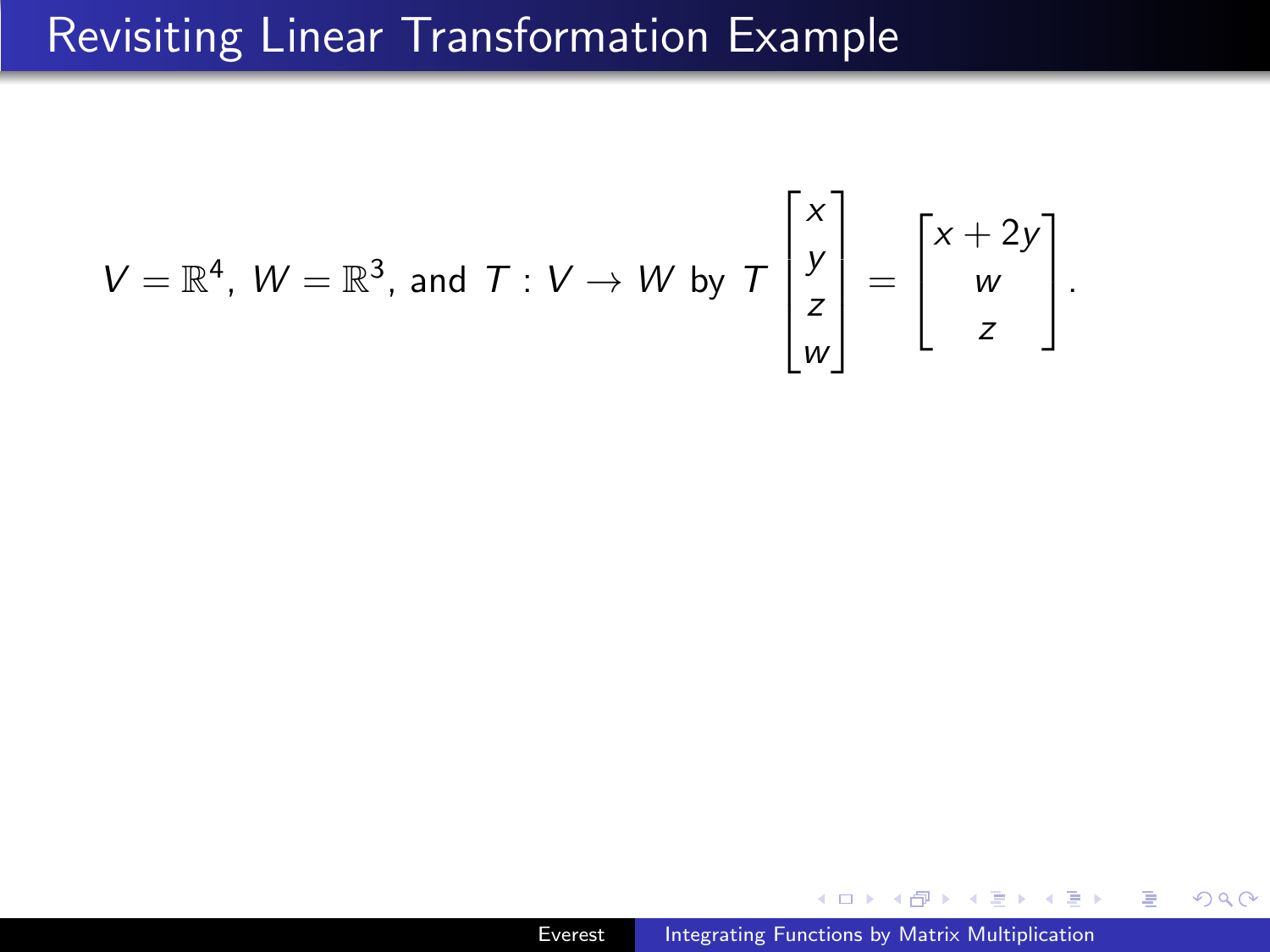### Revisiting Linear Transformation Example

$$
V = \mathbb{R}^{4}, W = \mathbb{R}^{3}, \text{ and } T : V \to W \text{ by } T \begin{bmatrix} x \\ y \\ z \\ w \end{bmatrix} = \begin{bmatrix} x + 2y \\ w \\ z \end{bmatrix}.
$$
  
Let  $A = \begin{bmatrix} 1 & 2 & 0 & 0 \\ 0 & 0 & 0 & 1 \\ 0 & 0 & 1 & 0 \end{bmatrix}.$ 

 $\mathbf{A} \equiv \mathbf{A} \quad \mathbf{A} \equiv \mathbf{A}$ 

E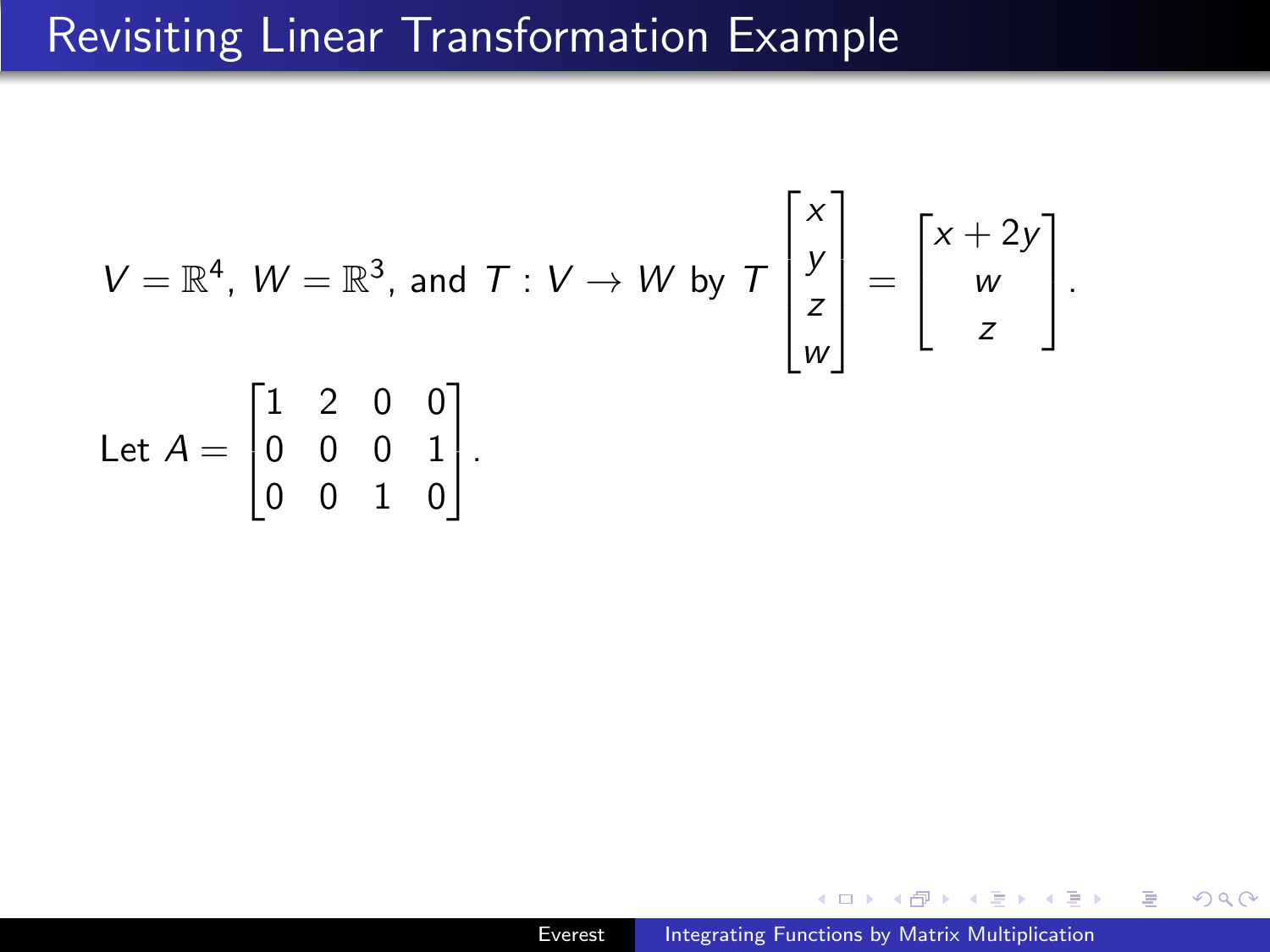### Revisiting Linear Transformation Example

$$
V = \mathbb{R}^{4}, W = \mathbb{R}^{3}, \text{ and } T : V \to W \text{ by } T\begin{bmatrix} x \\ y \\ z \\ w \end{bmatrix} = \begin{bmatrix} x + 2y \\ w \\ z \end{bmatrix}.
$$
  
Let  $A = \begin{bmatrix} 1 & 2 & 0 & 0 \\ 0 & 0 & 0 & 1 \\ 0 & 0 & 1 & 0 \end{bmatrix}.$   
Then, for any  $\begin{bmatrix} x \\ y \\ z \\ w \end{bmatrix} \in \mathbb{R}^{4}, T\begin{bmatrix} x \\ y \\ z \\ w \end{bmatrix} = \begin{bmatrix} 1 & 2 & 0 & 0 \\ 0 & 0 & 0 & 1 \\ 0 & 0 & 1 & 0 \end{bmatrix} \begin{bmatrix} x \\ y \\ z \\ w \end{bmatrix}.$ 

4 回 F →

E

ヨト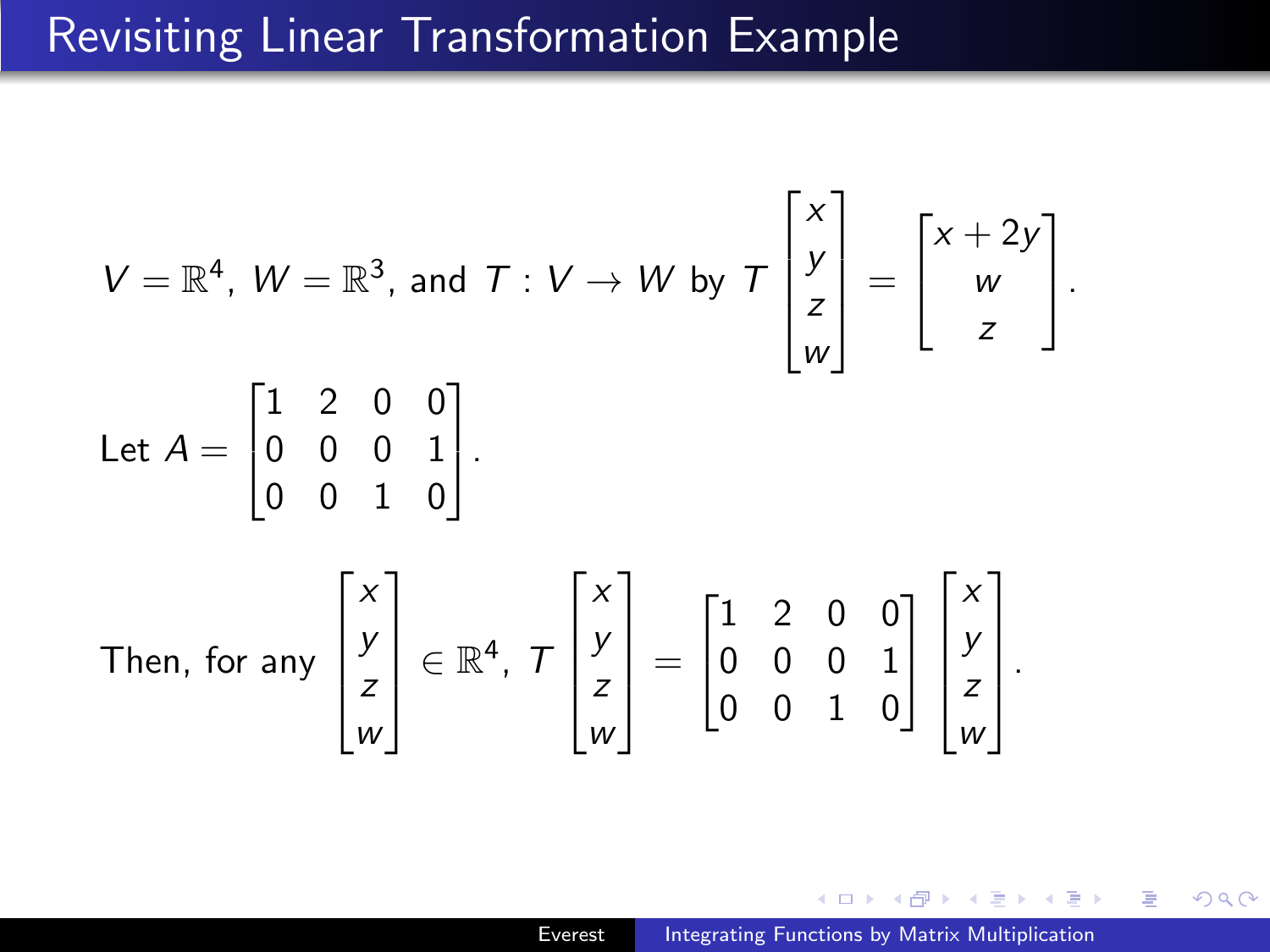Find  $\int (2e^x + 3xe^x - 4x^2e^x) dx$ .

E

**K 何 ▶ 【 三 ▶ 【 三 ▶**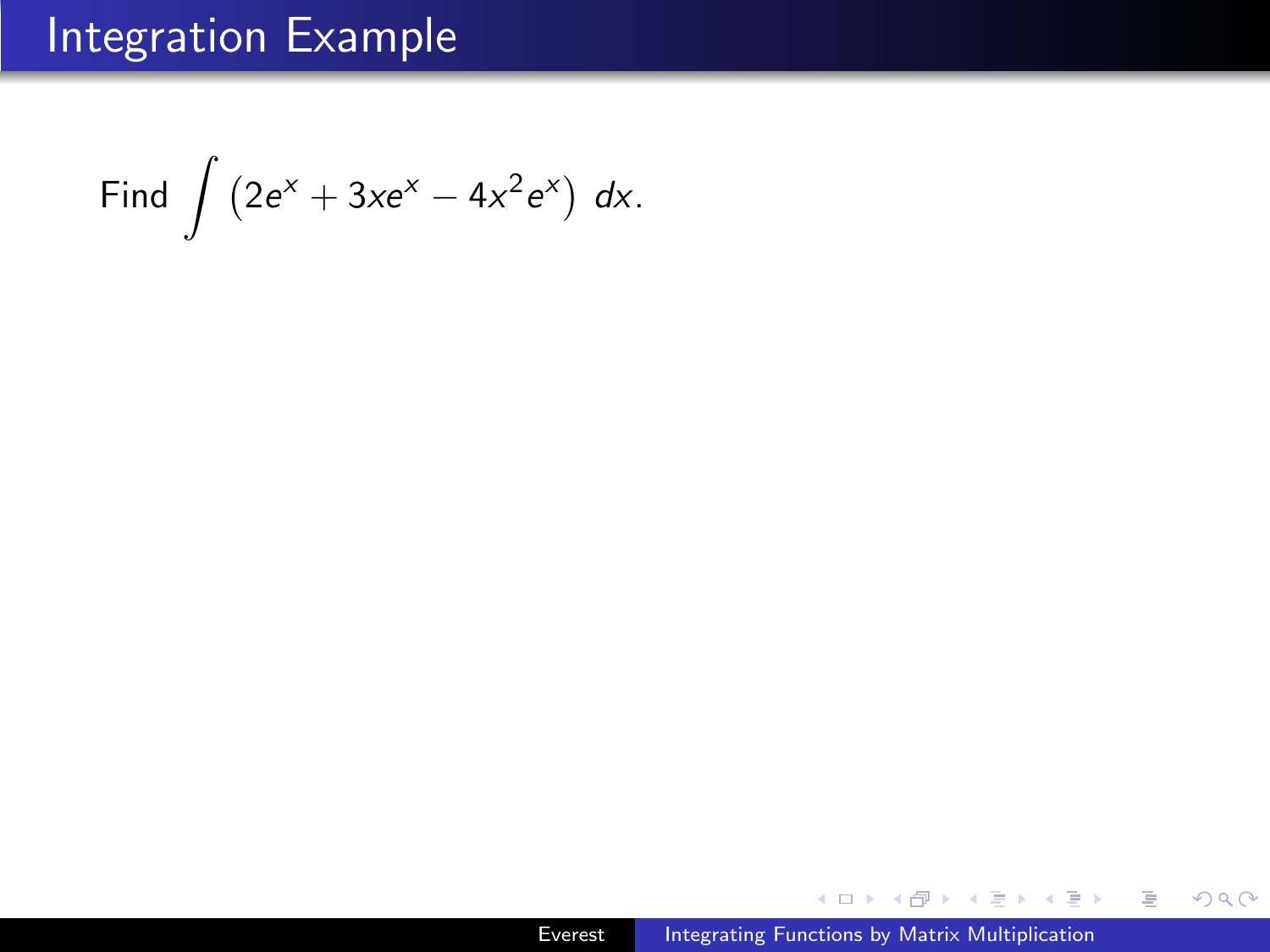Find 
$$
\int (2e^{x} + 3xe^{x} - 4x^{2}e^{x}) dx.
$$

$$
\int (2e^{x} + 3xe^{x} - 4x^{2}e^{x}) dx
$$

$$
= 2\left(\int e^{x} dx\right) + 3\left(\int xe^{x} dx\right) - 4\left(\int x^{2}e^{x} dx\right)
$$

Þ A  $\sim$  目

4 重  $\,$ э  $\,$ 

×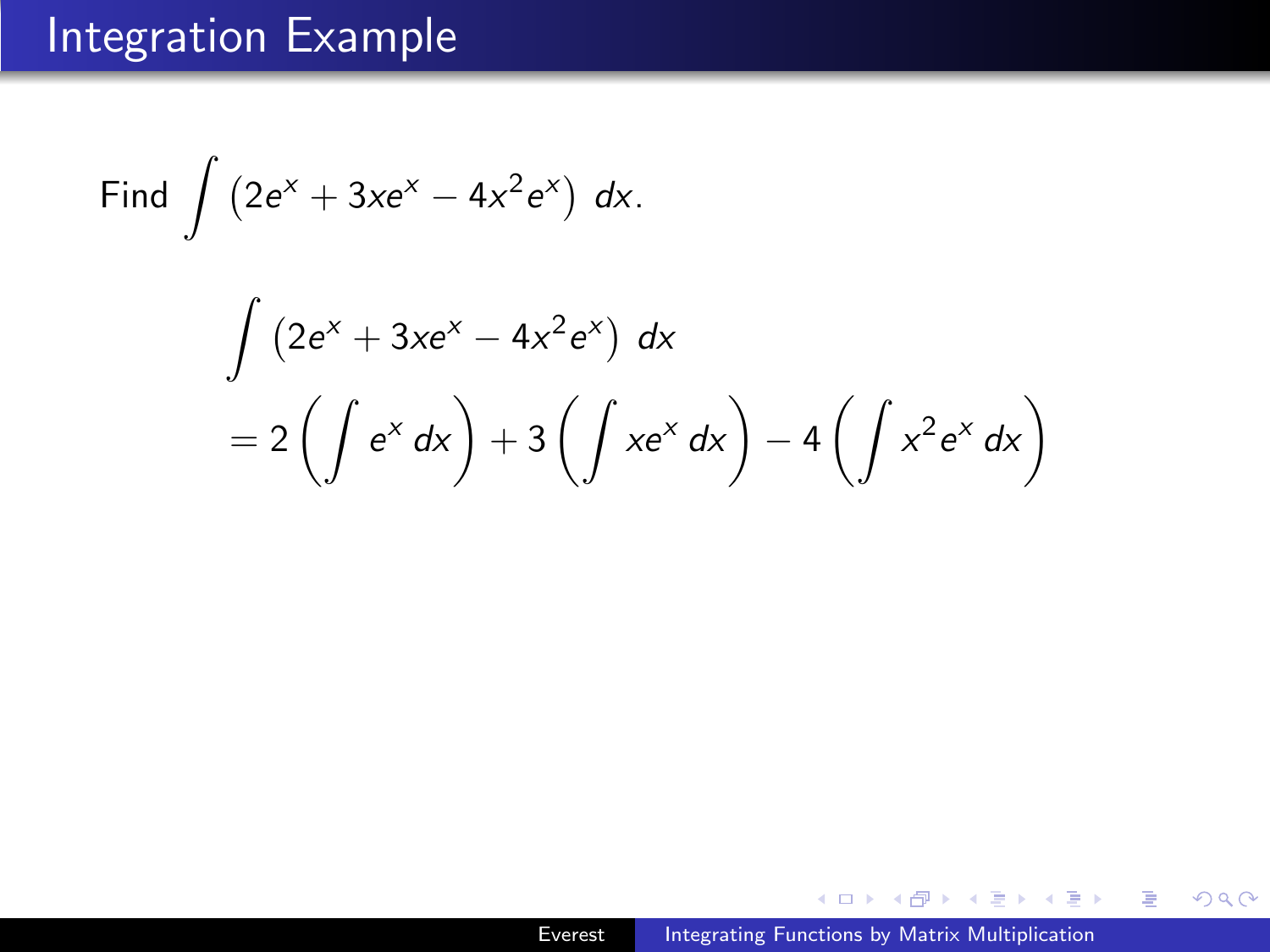Find 
$$
\int (2e^{x} + 3xe^{x} - 4x^{2}e^{x}) dx
$$
.  
\n
$$
\int (2e^{x} + 3xe^{x} - 4x^{2}e^{x}) dx
$$
\n
$$
= 2\left(\int e^{x} dx\right) + 3\left(\int xe^{x} dx\right) - 4\left(\int x^{2}e^{x} dx\right)
$$



伺  $\sim$ 

医阿雷氏阿雷氏征

目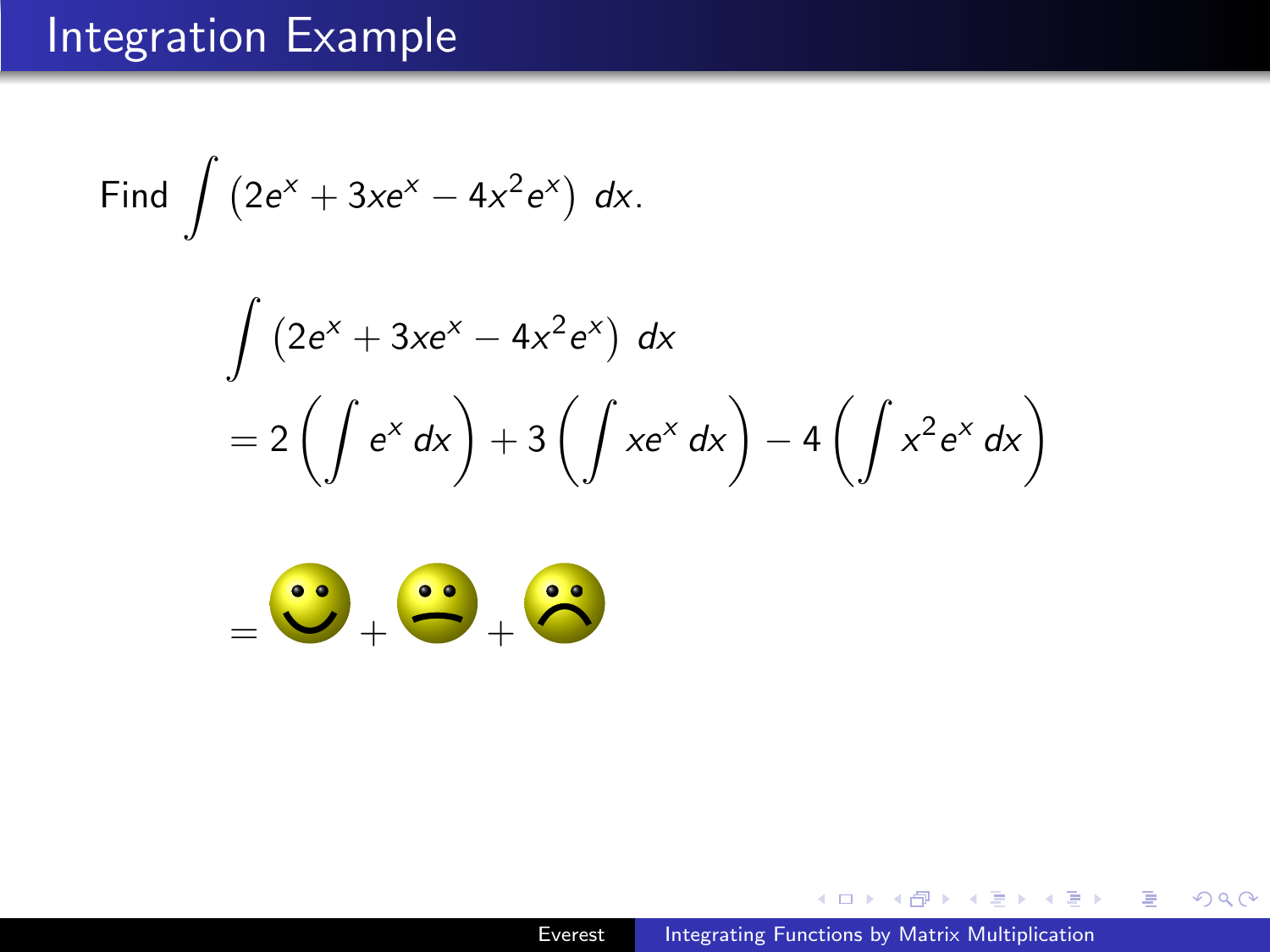Find 
$$
\int (2e^{x} + 3xe^{x} - 4x^{2}e^{x}) dx.
$$

$$
\int (2e^{x} + 3xe^{x} - 4x^{2}e^{x}) dx
$$

$$
= 2\left(\int e^{x} dx\right) + 3\left(\int xe^{x} dx\right) - 4\left(\int x^{2}e^{x} dx\right)
$$



- b a  $\mathbf{A} \equiv \mathbf{B} \quad \mathbf{A} \equiv \mathbf{B}$ 

 $\sim$ 

目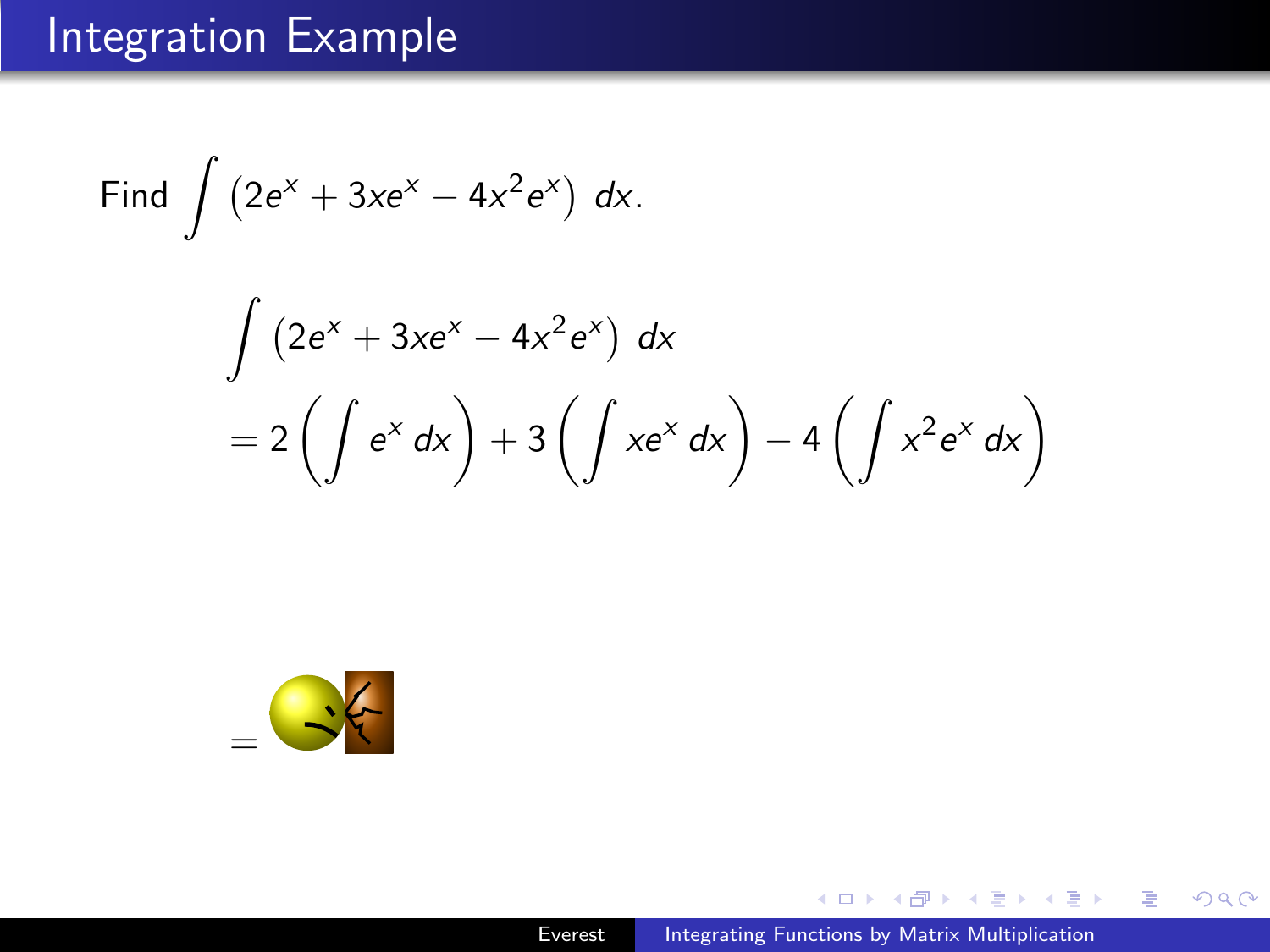### Integration Example - New Approach

Find  $\int (2e^x + 3xe^x - 4x^2e^x) dx$ .

同 ▶ イヨ ▶ イヨ ▶ │

E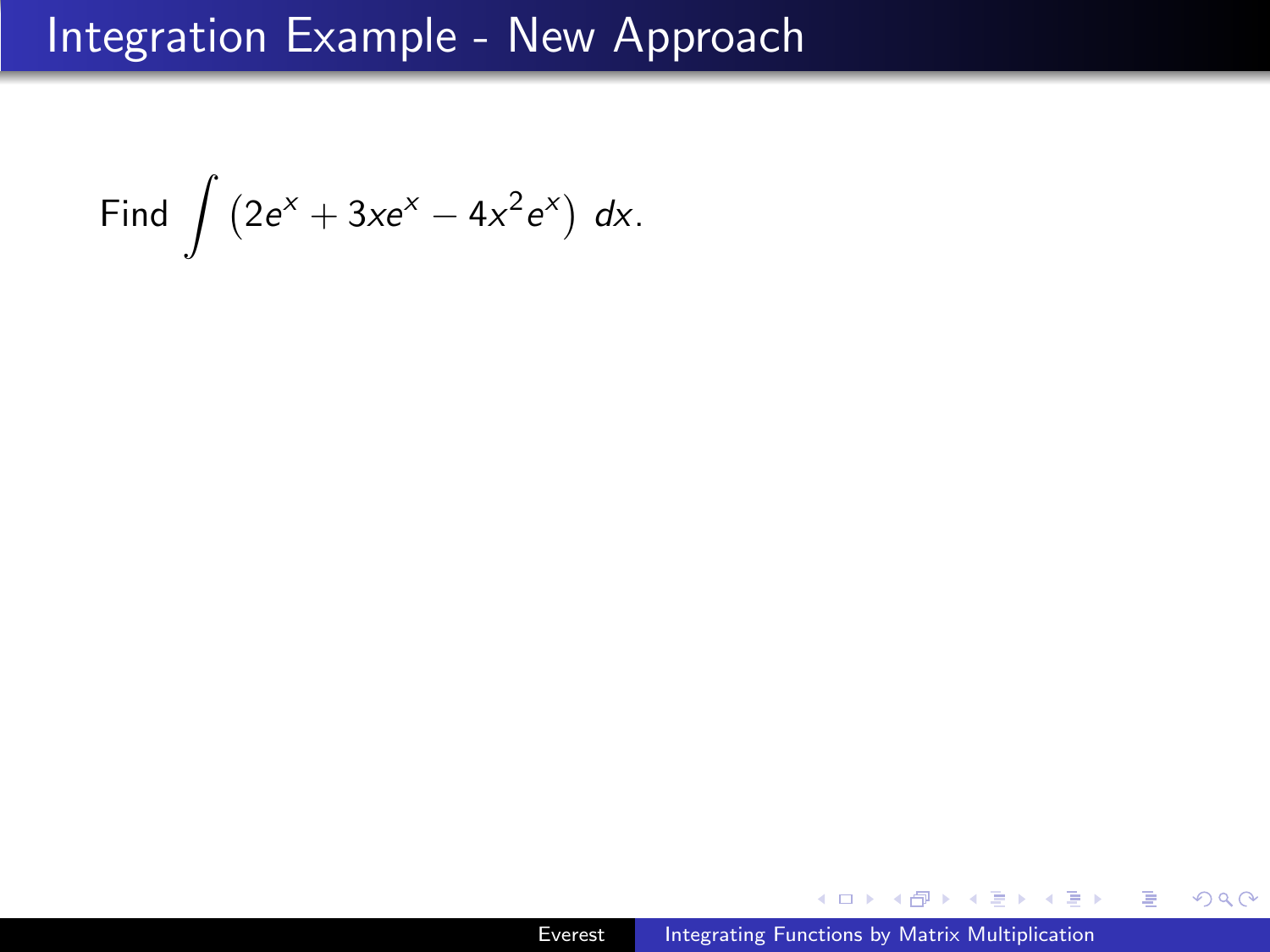Find 
$$
\int (2e^x + 3xe^x - 4x^2e^x) dx.
$$

Let  $V = \text{span}\{e^x, xe^x, x^2e^x\}.$ 

Let  $D: V \rightarrow V$  be the differentiation transformation. (Note that it is important that  $D(V) \subset V$ ).

医阿雷氏阿雷氏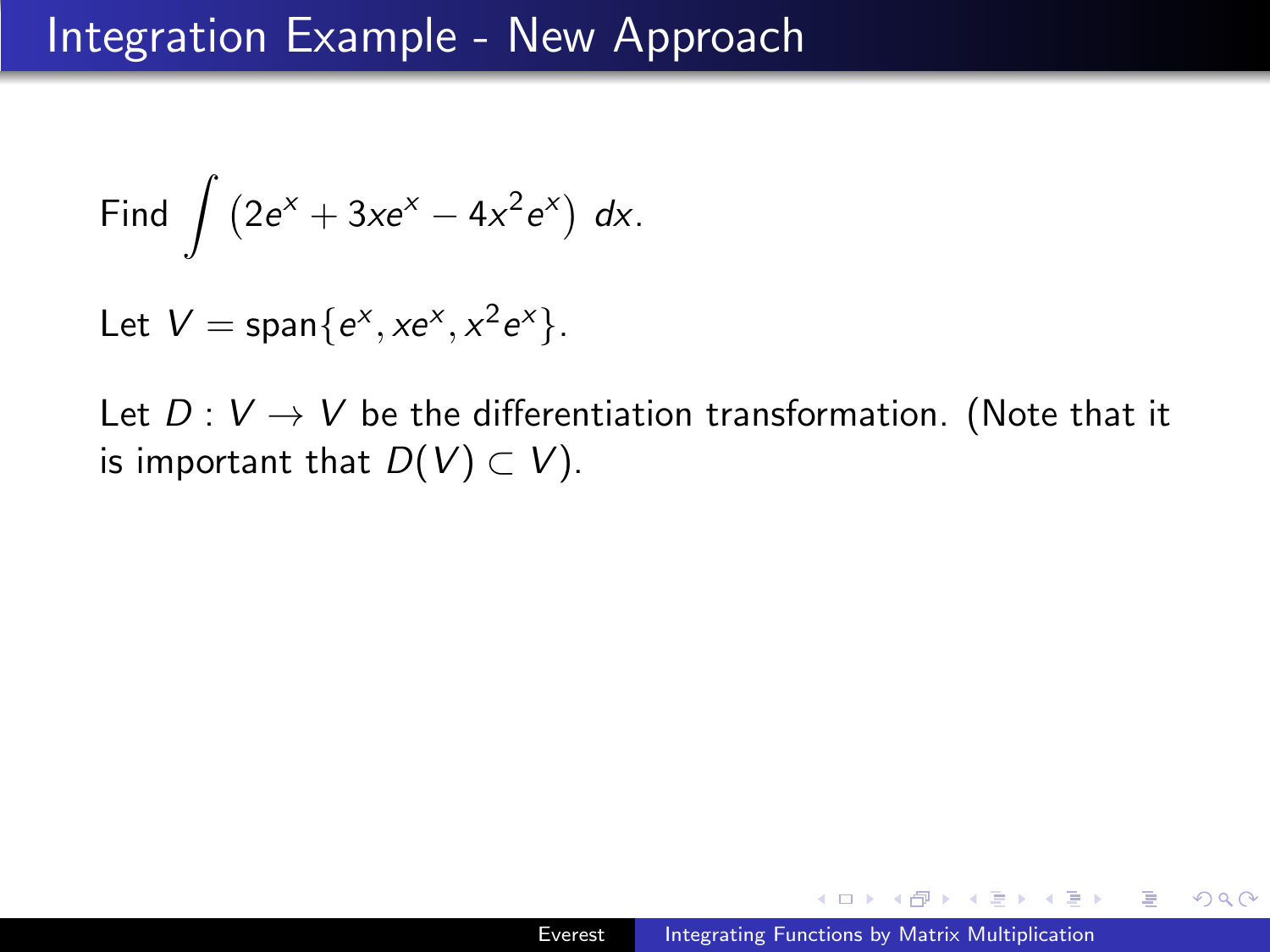Find 
$$
\int (2e^x + 3xe^x - 4x^2e^x) dx.
$$

Let  $V = \text{span}\{e^x, xe^x, x^2e^x\}.$ 

Let  $D: V \rightarrow V$  be the differentiation transformation. (Note that it is important that  $D(V) \subset V$ ).

The matrix that represents this transformation is

$$
A = \begin{bmatrix} 1 & 1 & 0 \\ 0 & 1 & 2 \\ 0 & 0 & 1 \end{bmatrix}
$$

医阿里氏阿里氏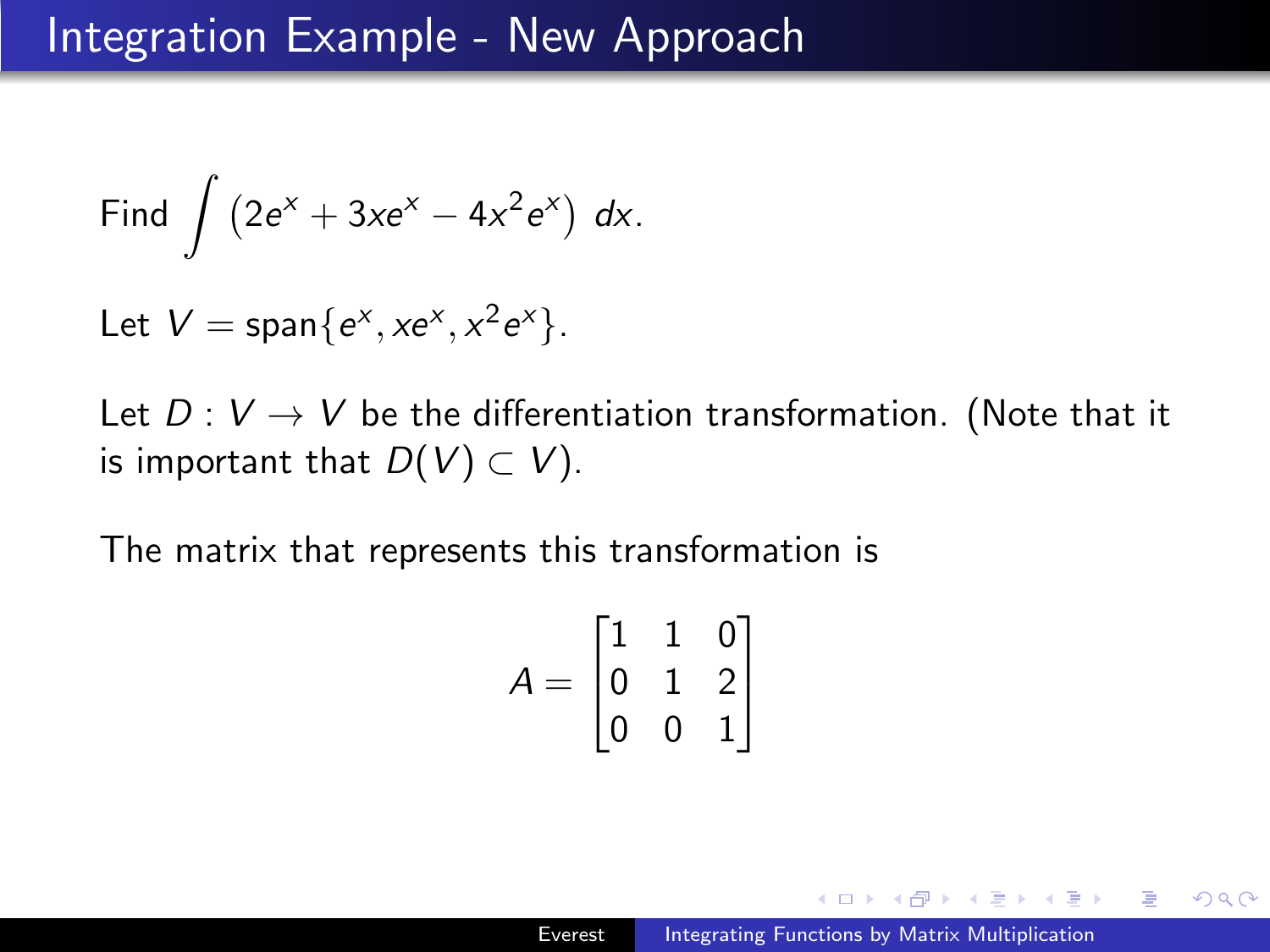Note that if  $D: V \rightarrow V$  is the differentiation transformation, then  $D^{-1}: V \rightarrow V$  is the integration transformation (where  $+{\mathsf C}=0$ , so that the transformation is linear).

つへへ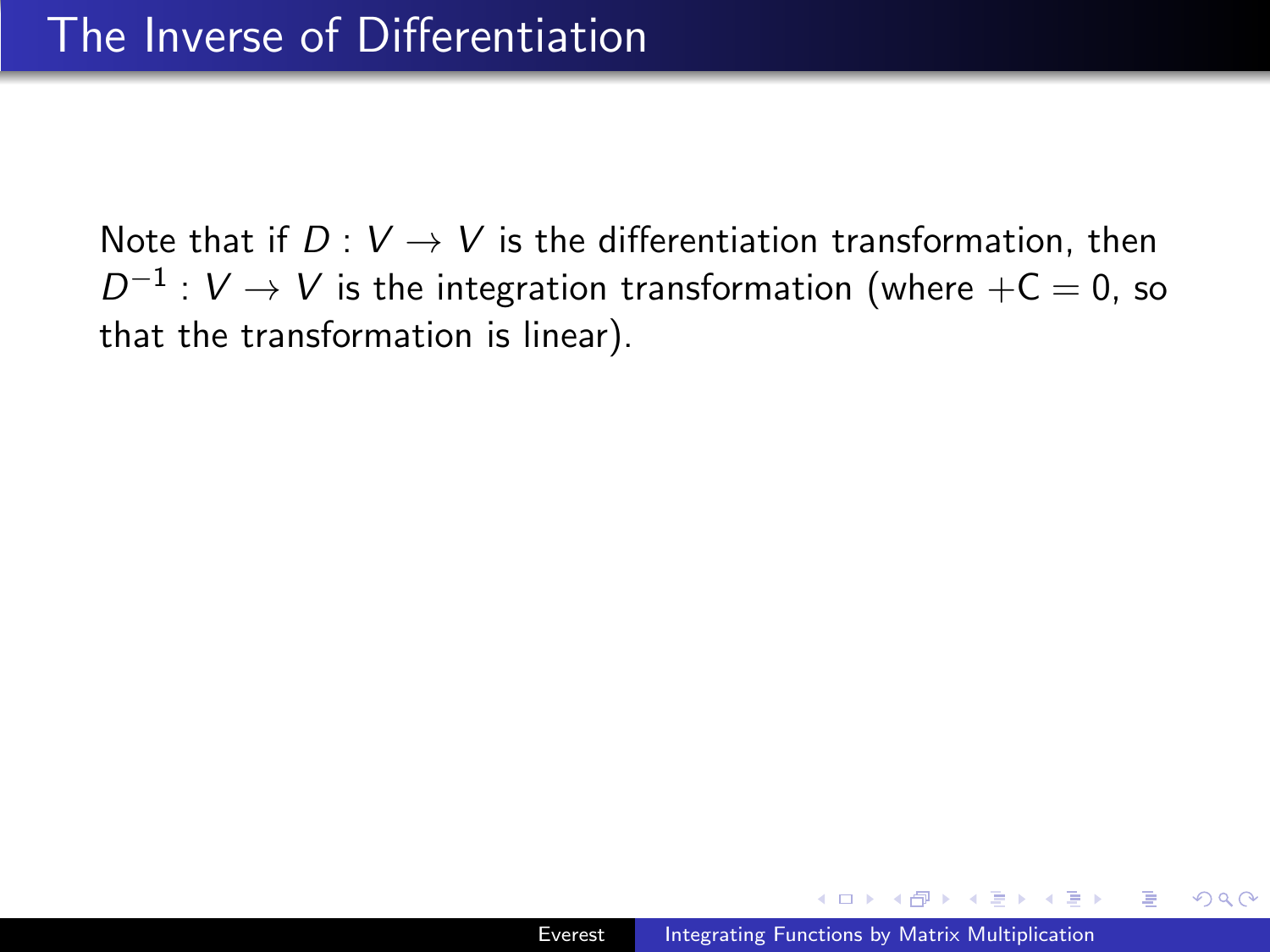Note that if  $D: V \to V$  is the differentiation transformation, then  $D^{-1}: V \rightarrow V$  is the integration transformation (where  $+{\mathsf C}=0$ , so that the transformation is linear).

#### FACT

If A represents the linear transformation  $D$ , then the inverse matrix  $\mathcal{A}^{-1}$  represents the inverse transformation  $D^{-1}.$ 

つくい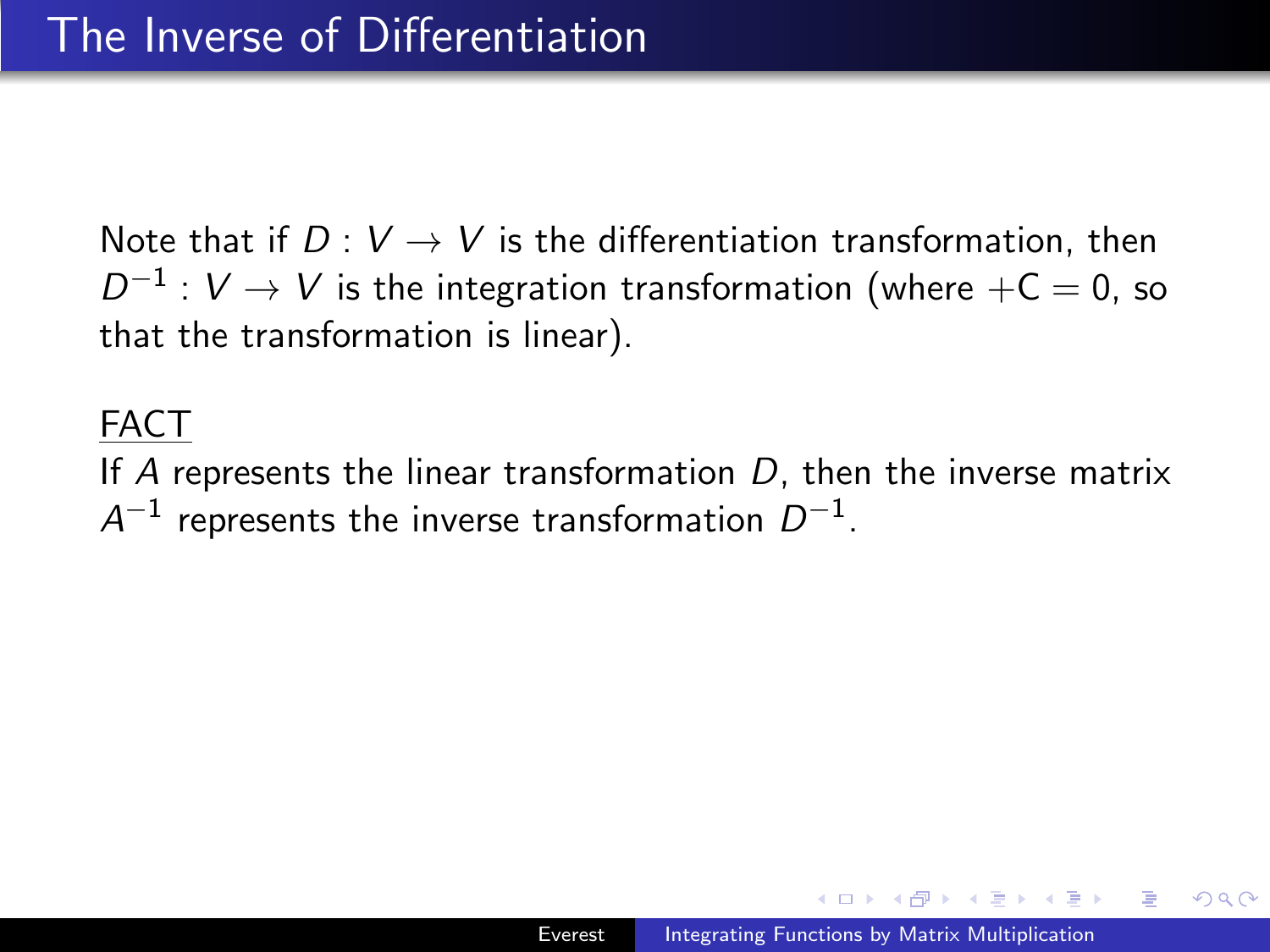Note that if  $D: V \to V$  is the differentiation transformation, then  $D^{-1}: V \rightarrow V$  is the integration transformation (where  $+{\mathsf C}=0$ , so that the transformation is linear).

#### FACT

If A represents the linear transformation  $D$ , then the inverse matrix  $\mathcal{A}^{-1}$  represents the inverse transformation  $D^{-1}.$ 

In our case, if 
$$
A = \begin{bmatrix} 1 & 1 & 0 \\ 0 & 1 & 2 \\ 0 & 0 & 1 \end{bmatrix}
$$
, then  $A^{-1} = \begin{bmatrix} 1 & -1 & 2 \\ 0 & 1 & -2 \\ 0 & 0 & 1 \end{bmatrix}$ .

つくい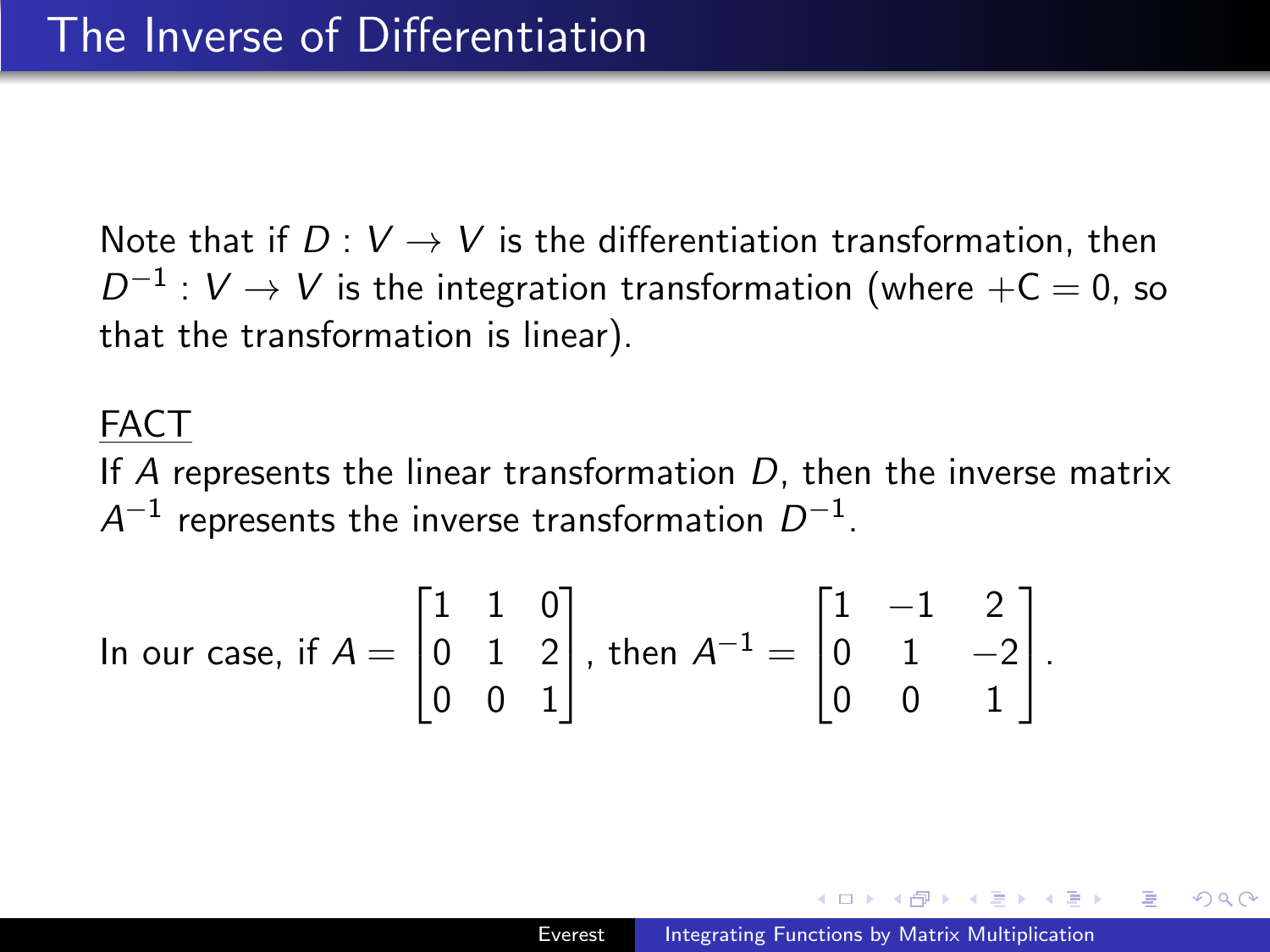# Previously, we wanted to find  $\int (2e^{x} + 3xe^{x} - 4x^{2}e^{x}) dx$ .

 $QQ$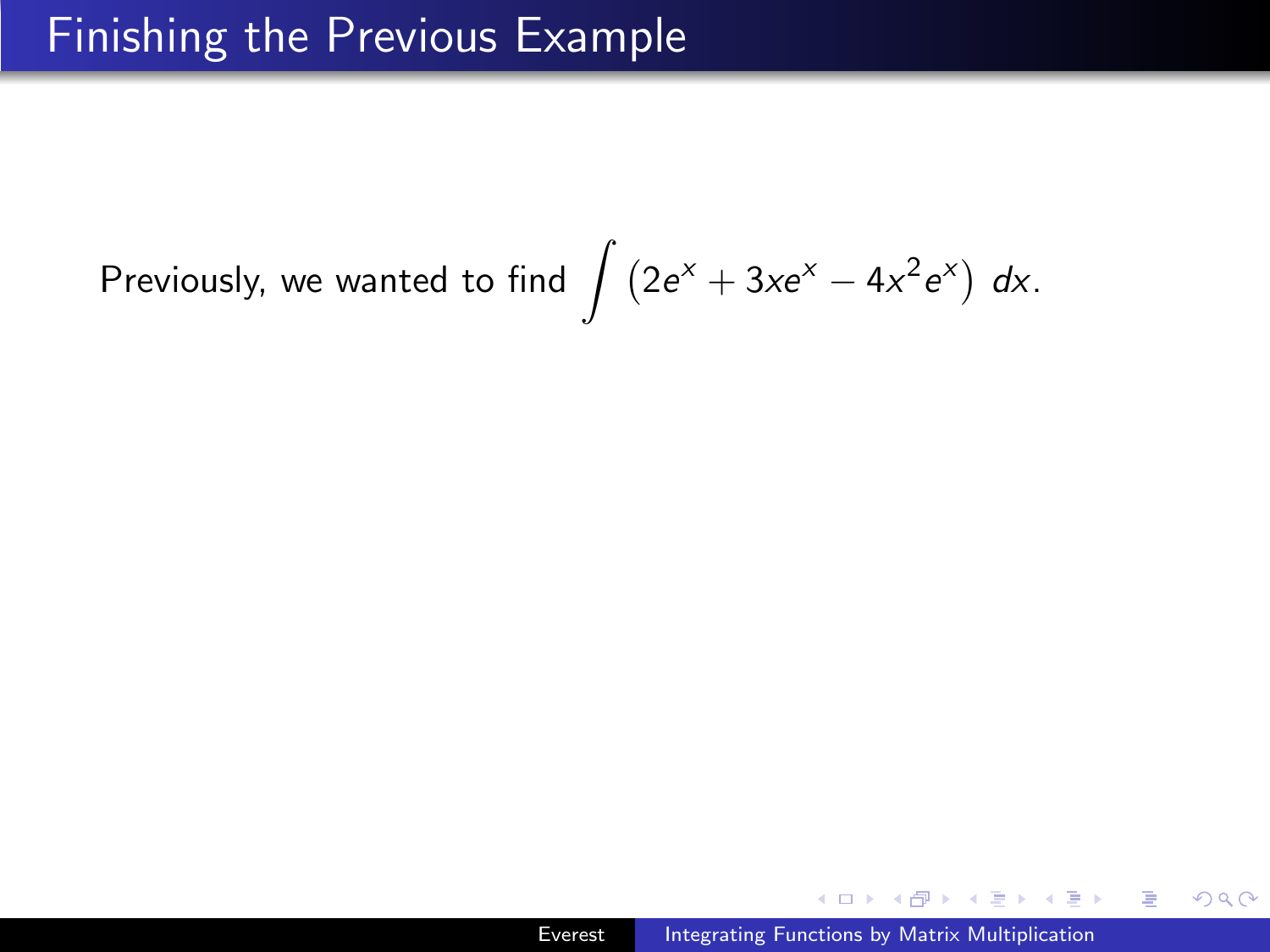$$
\text{Previously, we wanted to find } \int \left(2e^{x} + 3xe^{x} - 4x^{2}e^{x}\right) dx.
$$

Notice that  $2e^{x} + 3xe^{x} - 4x^{2}e^{x}$  is an element of V.

The coordinates of this vector under the given basis are

 $\sqrt{ }$  $\overline{\phantom{a}}$ 2 3  $-4$ 1  $\vert \cdot$ 

つへへ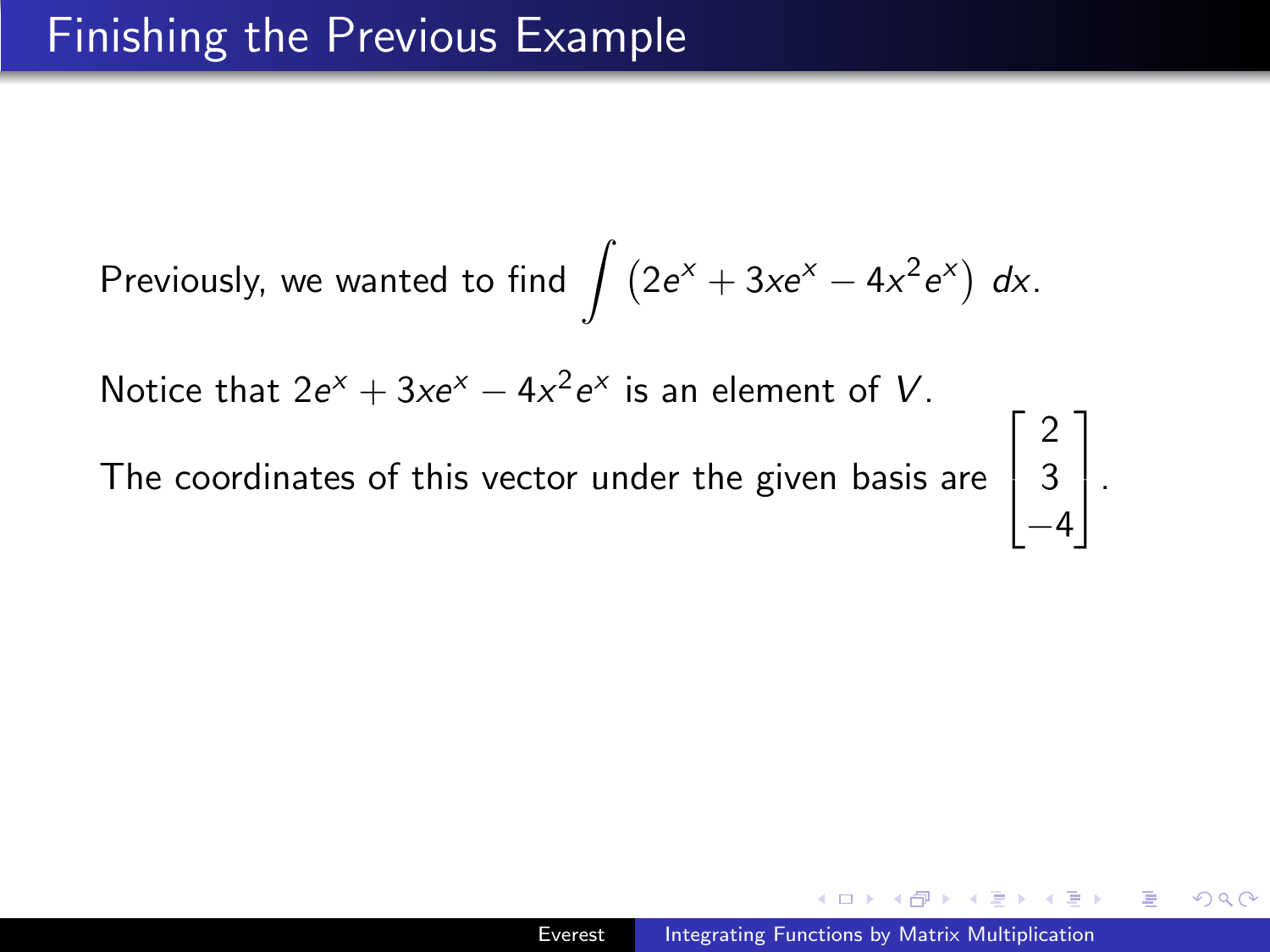$$
\text{Previously, we wanted to find } \int \left(2e^{x} + 3xe^{x} - 4x^{2}e^{x}\right) dx.
$$

Notice that  $2e^{x} + 3xe^{x} - 4x^{2}e^{x}$  is an element of V.

The coordinates of this vector under the given basis are

 $\sqrt{ }$  $\overline{\phantom{a}}$ 2 3  $-4$ 1  $\vert \cdot$ 

つくい

Therefore, to find our integral, we need to find  $D^{-1}(2e^x + 3xe^x - 4x^2e^x).$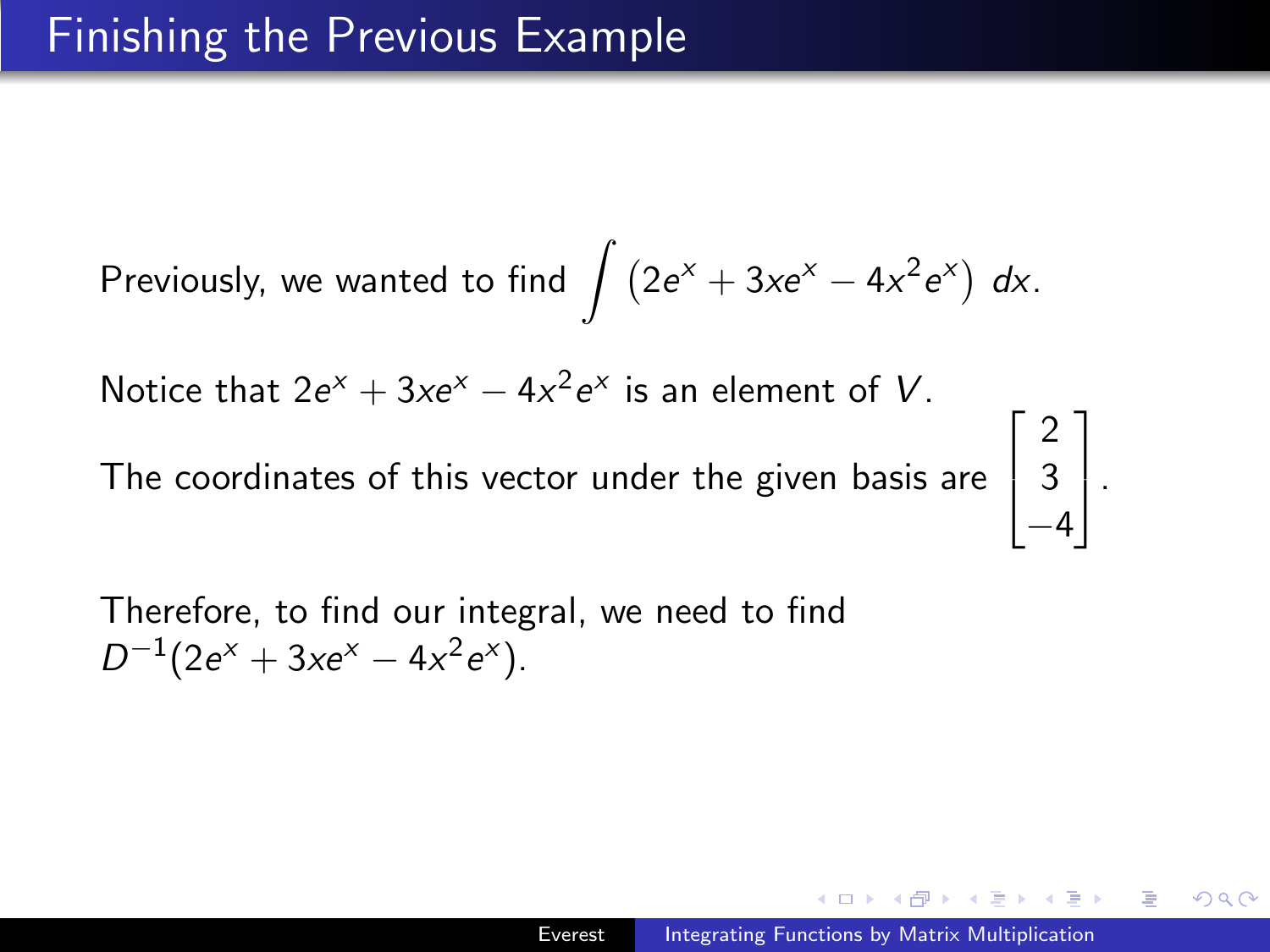### The Calculation and the Interpretation

$$
D^{-1}(2e^{x} + 3xe^{x} - 4x^{2}e^{x})
$$
  
=  $\begin{bmatrix} 1 & -1 & 2 \\ 0 & 1 & -2 \\ 0 & 0 & 1 \end{bmatrix} \begin{bmatrix} 2 \\ 3 \\ -4 \end{bmatrix} = \begin{bmatrix} -9 \\ 11 \\ -4 \end{bmatrix}$ 

Þ

重  $\sim$ ∍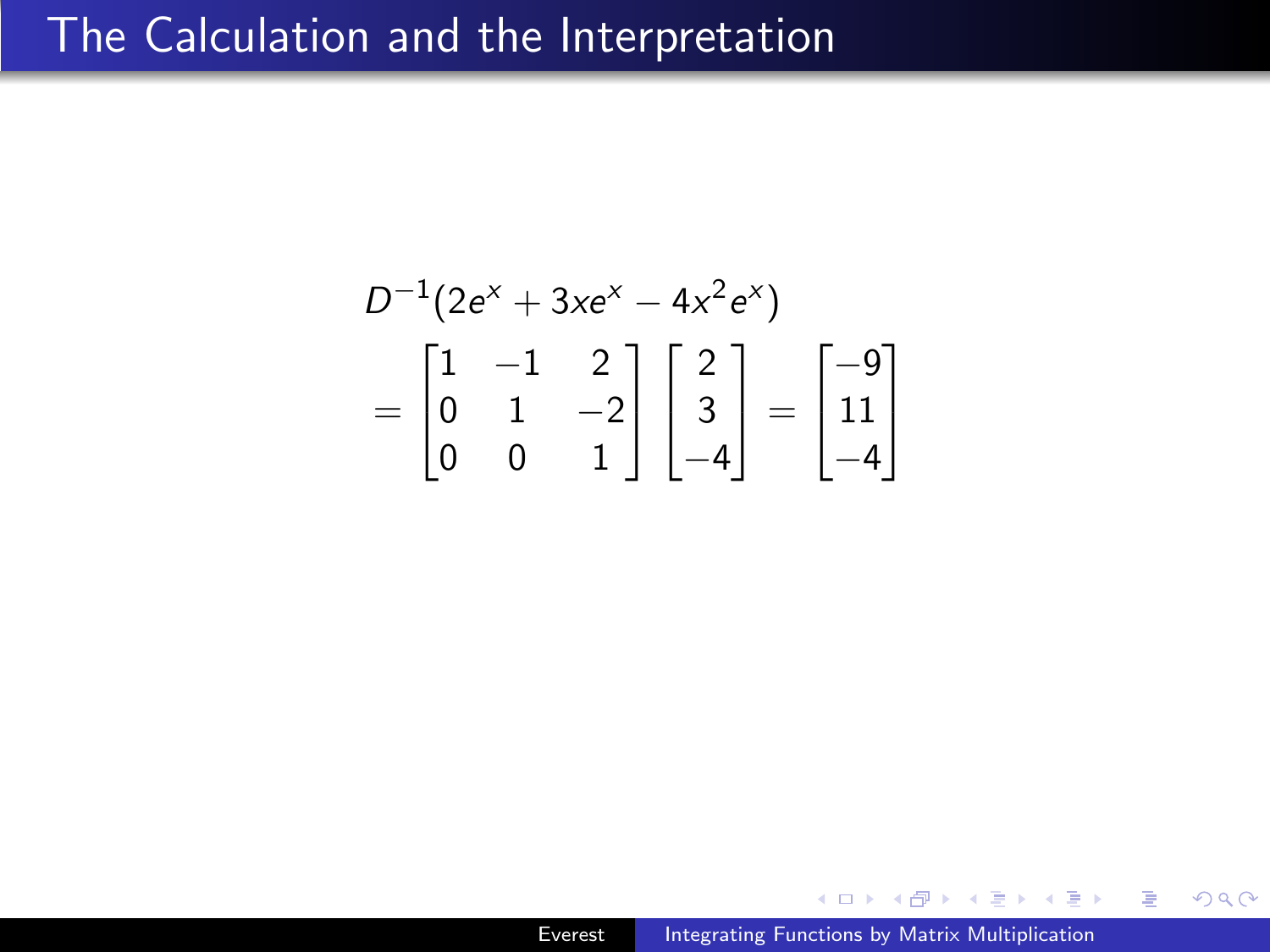### The Calculation and the Interpretation

$$
D^{-1}(2e^{x} + 3xe^{x} - 4x^{2}e^{x})
$$
  
= 
$$
\begin{bmatrix} 1 & -1 & 2 \\ 0 & 1 & -2 \\ 0 & 0 & 1 \end{bmatrix} \begin{bmatrix} 2 \\ 3 \\ -4 \end{bmatrix} = \begin{bmatrix} -9 \\ 11 \\ -4 \end{bmatrix}
$$

Therefore, we have that

$$
\int (2e^{x} + 3xe^{x} - 4x^{2}e^{x}) dx = -9e^{x} + 11xe^{x} - 4x^{2}e^{x}
$$

 $\Box$ 

∢ 重 ≯

性

 $299$ 

э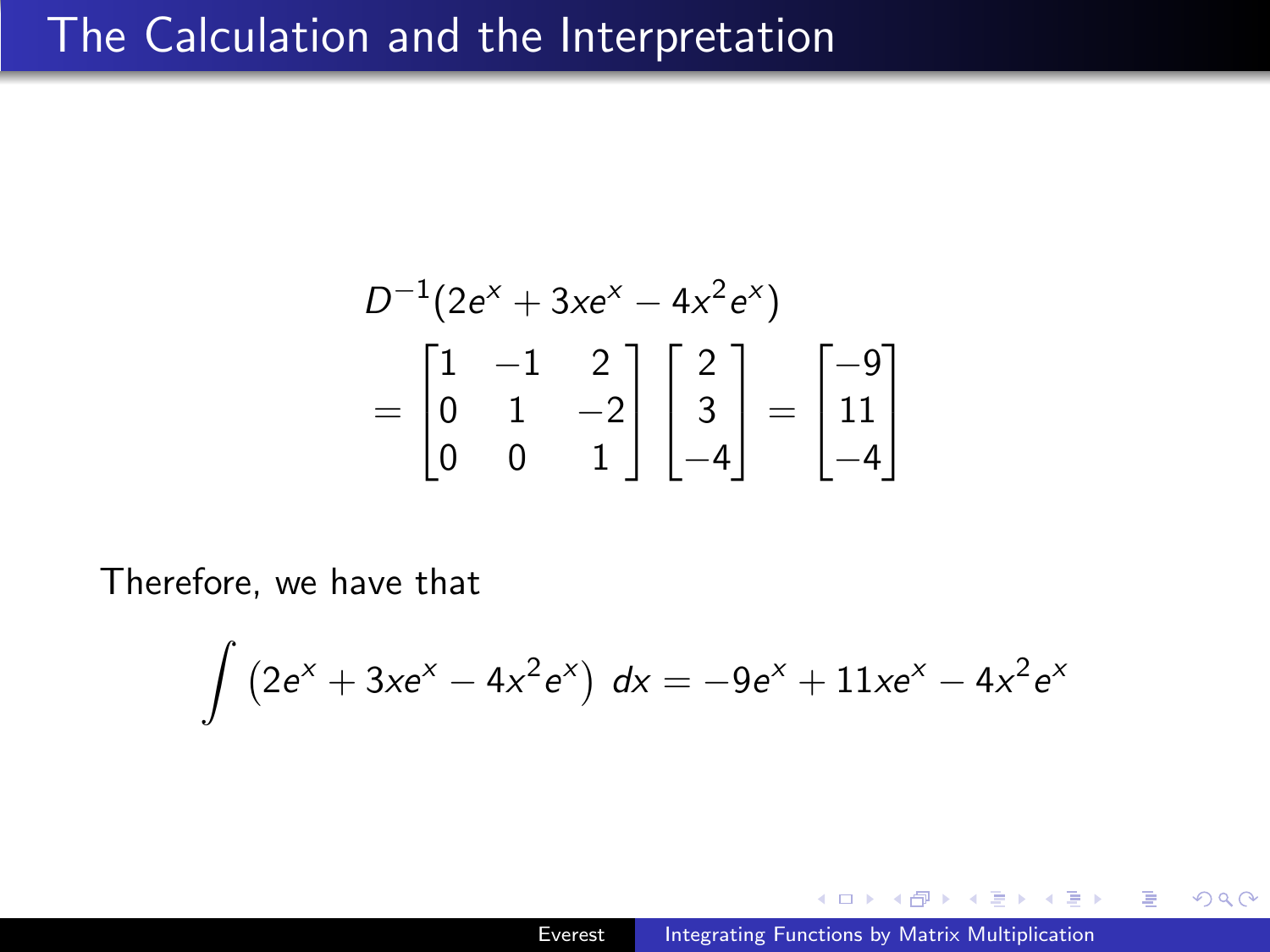$\sim$ 

 $\mathbf{p}$ 

 $\mathcal{A} \xrightarrow{\sim} \mathcal{B} \rightarrow \mathcal{A} \xrightarrow{\sim} \mathcal{B} \rightarrow$ 

E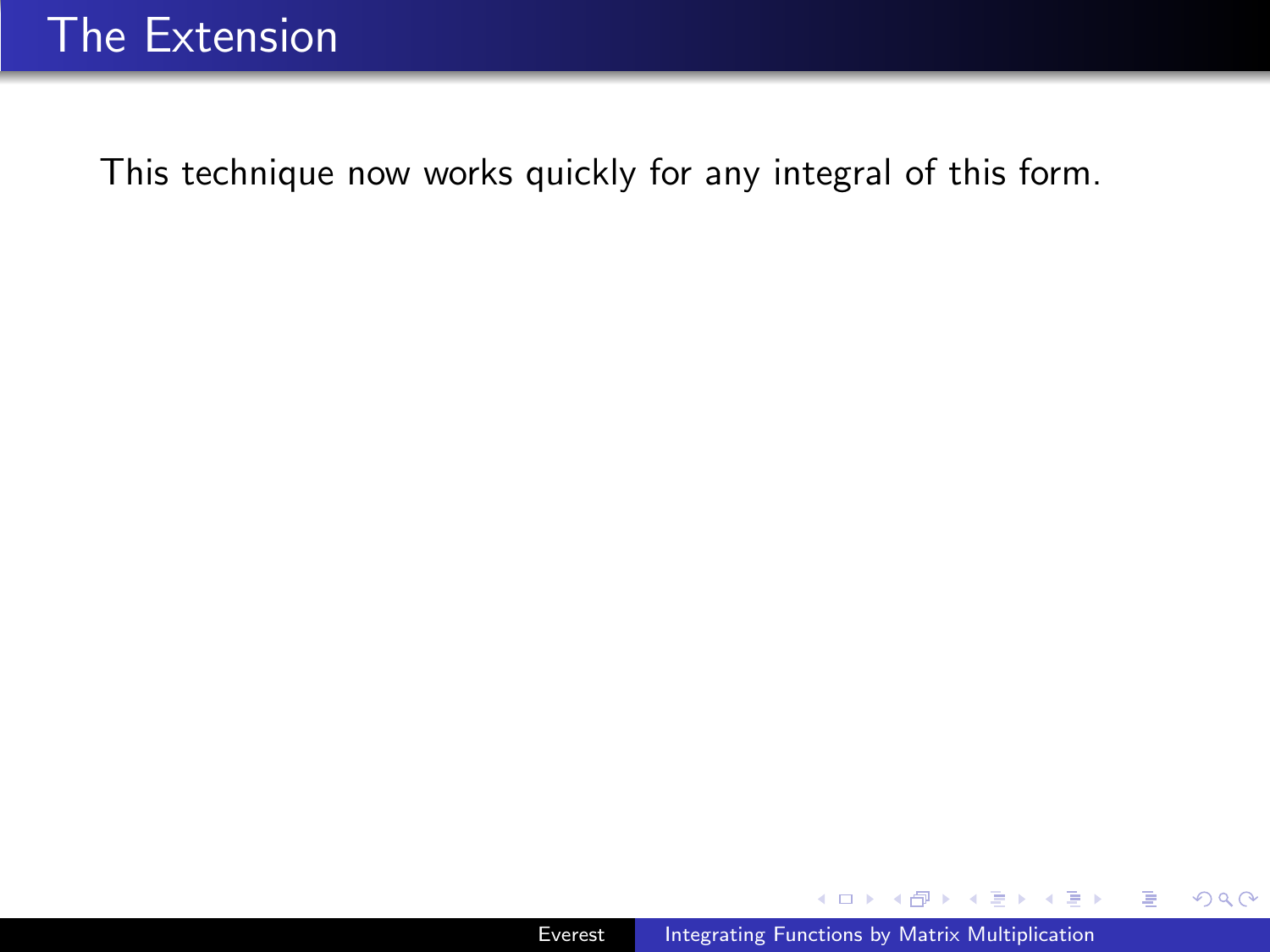$$
\frac{\text{Ex}}{\text{Find } \int \left(11xe^x + \frac{2}{3}x^2e^x\right) dx}.
$$

 $\sim$ 

**何 ) ( 三 )** ( 三 )

E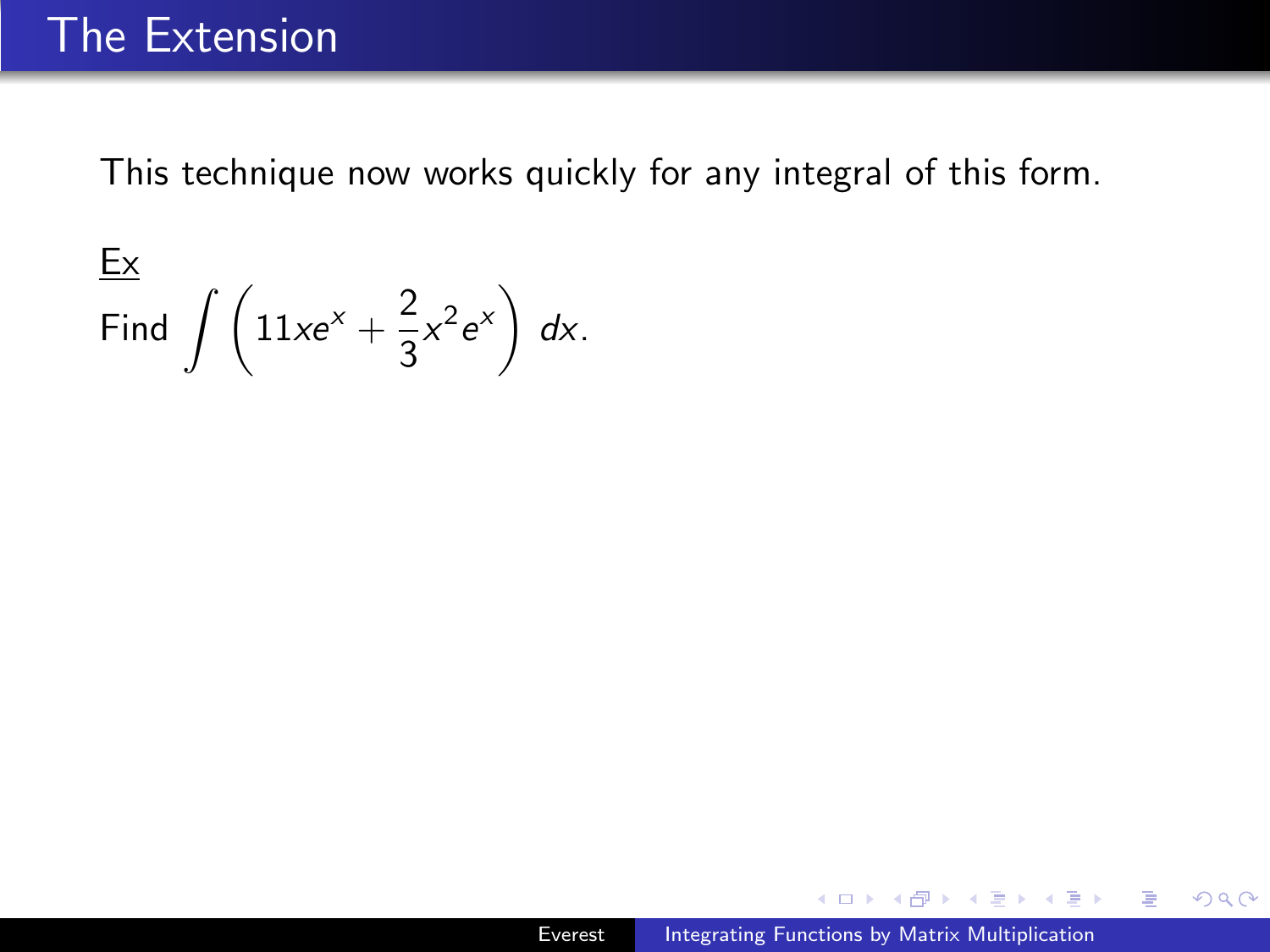$$
\frac{\text{Ex}}{\text{Find } \int \left(11xe^x + \frac{2}{3}x^2e^x\right) dx}.
$$

#### No need to restart!

Answer

$$
D^{-1}(11xe^{x}+\frac{2}{3}x^{2}e^{x})=\begin{bmatrix}1&-1&2\\0&1&-2\\0&0&1\end{bmatrix}\begin{bmatrix}0\\11\\ \frac{2}{3}\end{bmatrix}=\begin{bmatrix}-29/3\\29/3\\2/3\end{bmatrix}.
$$

 $\mathcal{A} \xrightarrow{\sim} \mathcal{B} \rightarrow \mathcal{A} \xrightarrow{\sim} \mathcal{B} \rightarrow$ 

 $\sim$ 

 $299$ 

э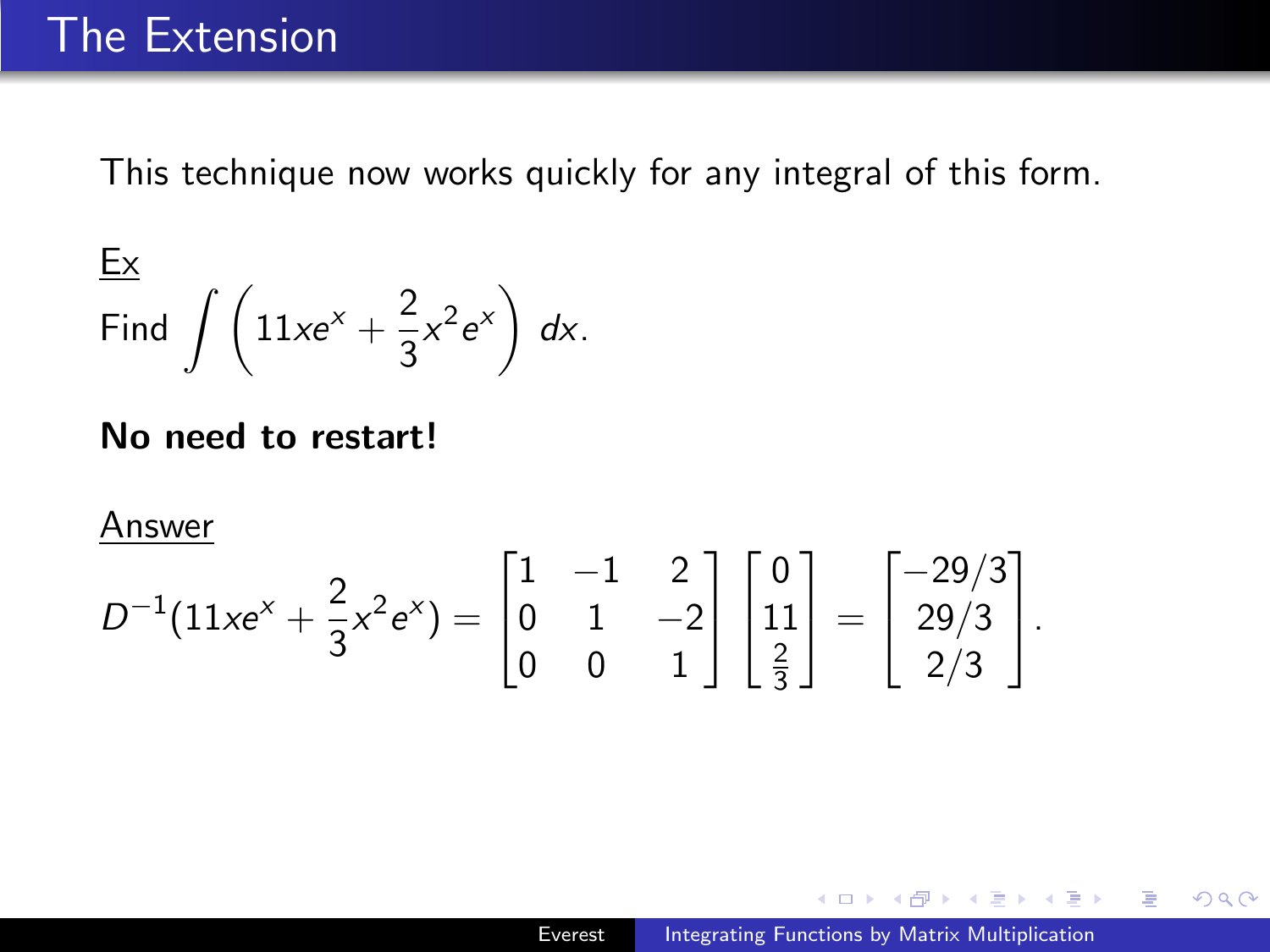$$
\frac{\text{Ex}}{\text{Find } \int \left(11xe^x + \frac{2}{3}x^2e^x\right) dx}.
$$

#### No need to restart!

Answer

$$
D^{-1}(11xe^{x} + \frac{2}{3}x^{2}e^{x}) = \begin{bmatrix} 1 & -1 & 2 \\ 0 & 1 & -2 \\ 0 & 0 & 1 \end{bmatrix} \begin{bmatrix} 0 \\ 11 \\ \frac{2}{3} \end{bmatrix} = \begin{bmatrix} -29/3 \\ 29/3 \\ 2/3 \end{bmatrix}.
$$
  
Therefore, 
$$
\int \left(11xe^{x} + \frac{2}{3}x^{2}e^{x}\right) dx = -\frac{29}{3}e^{x} + \frac{29}{3}xe^{x} + \frac{2}{3}x^{2}e^{x}.
$$

 $\mathcal{A} \xrightarrow{\sim} \mathcal{B} \rightarrow \mathcal{A} \xrightarrow{\sim} \mathcal{B} \rightarrow$ 

 $\sim$ 

 $299$ 

э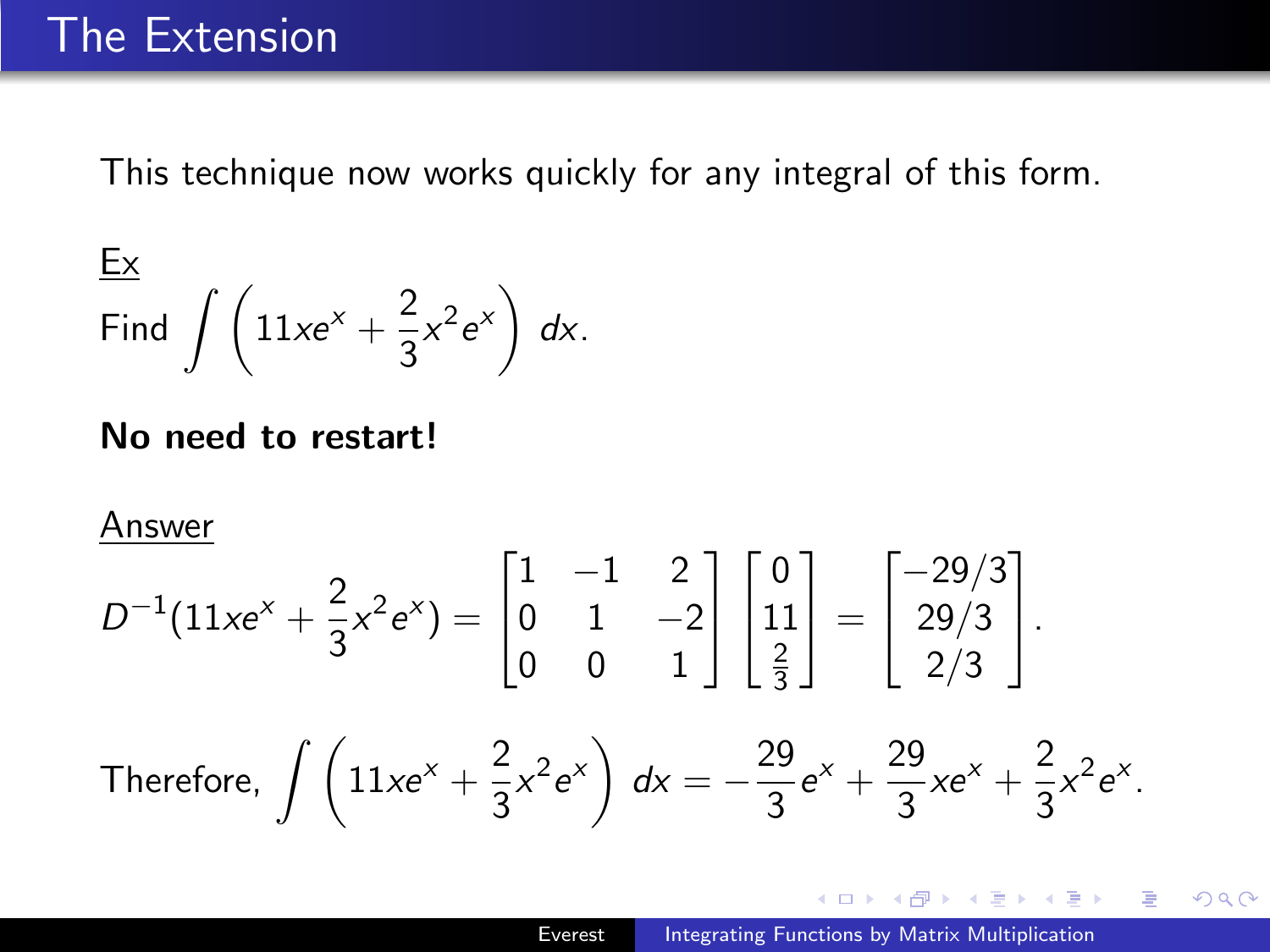#### In order for this technique to work, we need  $D(V) \subset V$ .

母 ▶ ヨ ヨ ▶ ヨ ヨ ▶

 $299$ 

重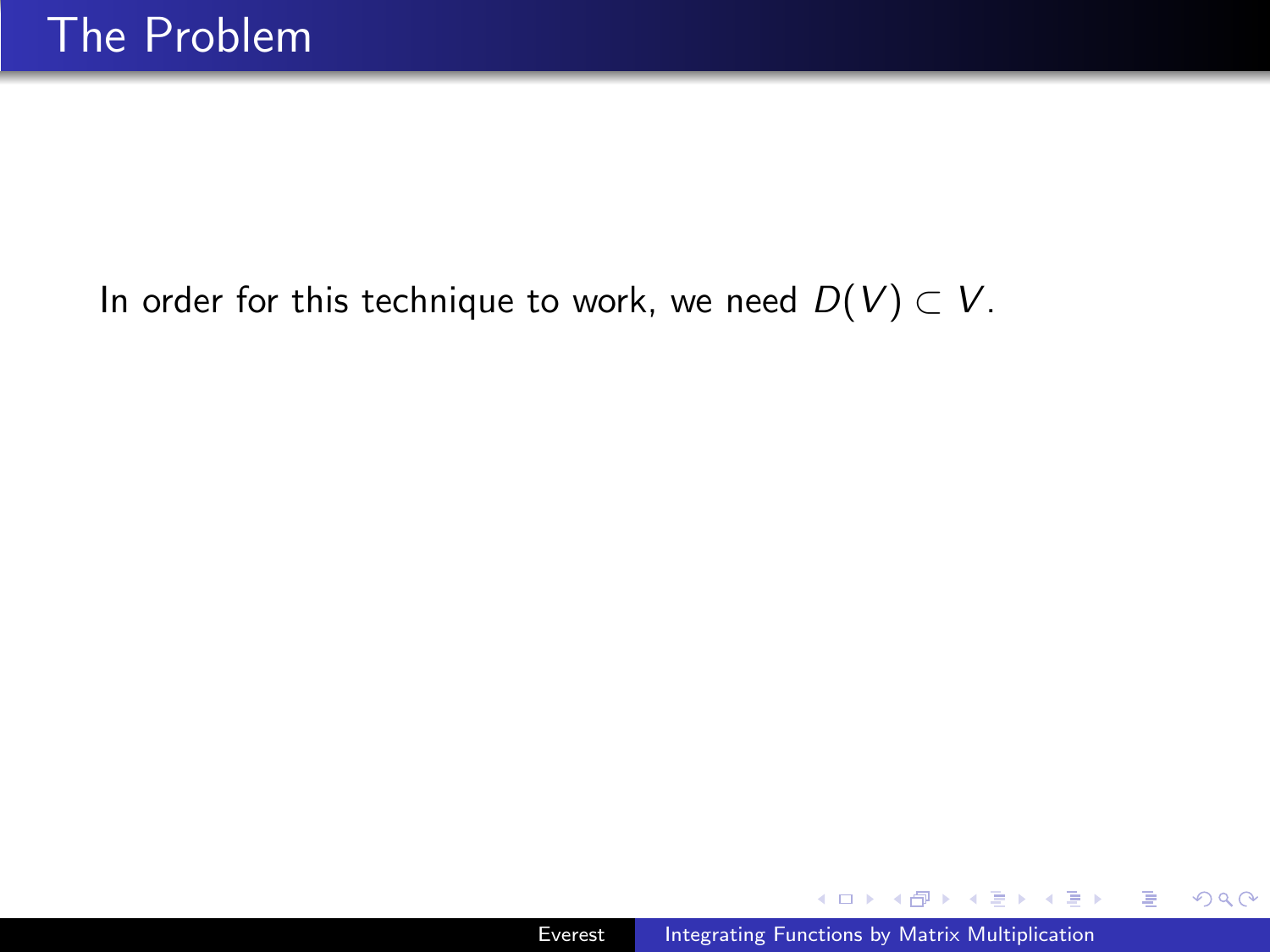In order for this technique to work, we need  $D(V) \subset V$ .

For example, we cannot use this technique to find  $\int (e^{x^2} + xe^{x^2}) dx$ .

人名英格兰人姓氏

 $QQ$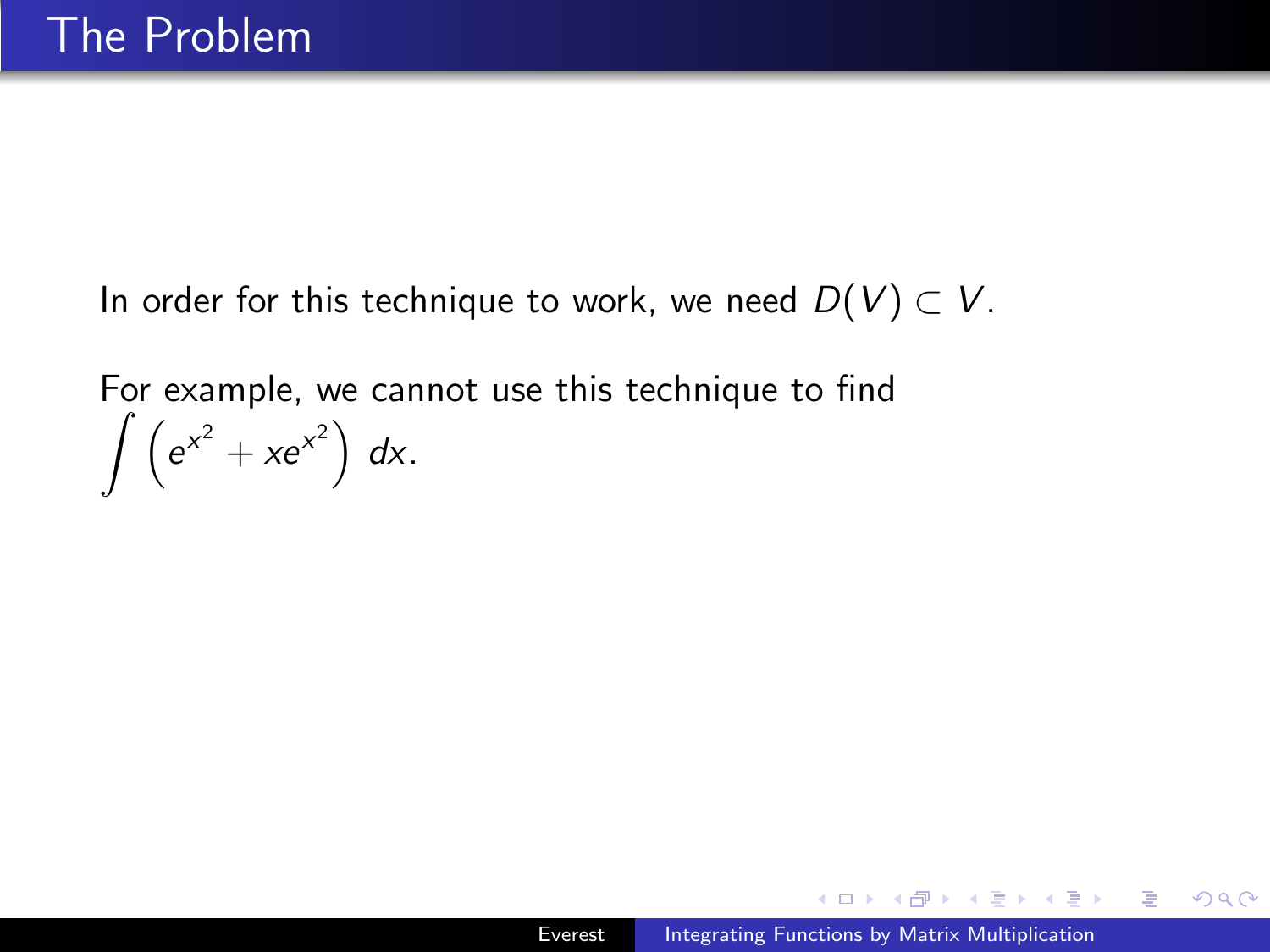In order for this technique to work, we need  $D(V) \subset V$ .

For example, we cannot use this technique to find  $\int (e^{x^2} + xe^{x^2}) dx$ .

The problem is that  $D(e^{x^2}) = 2xe^{x^2}$ ,  $D(xe^{x^2}) = (1 + 2x^2)e^{x^2}$ ,  $D(x^2 e^{x^2}) = (2x + 2x^3)e^{x^2}, \ldots$ , etc.

つくい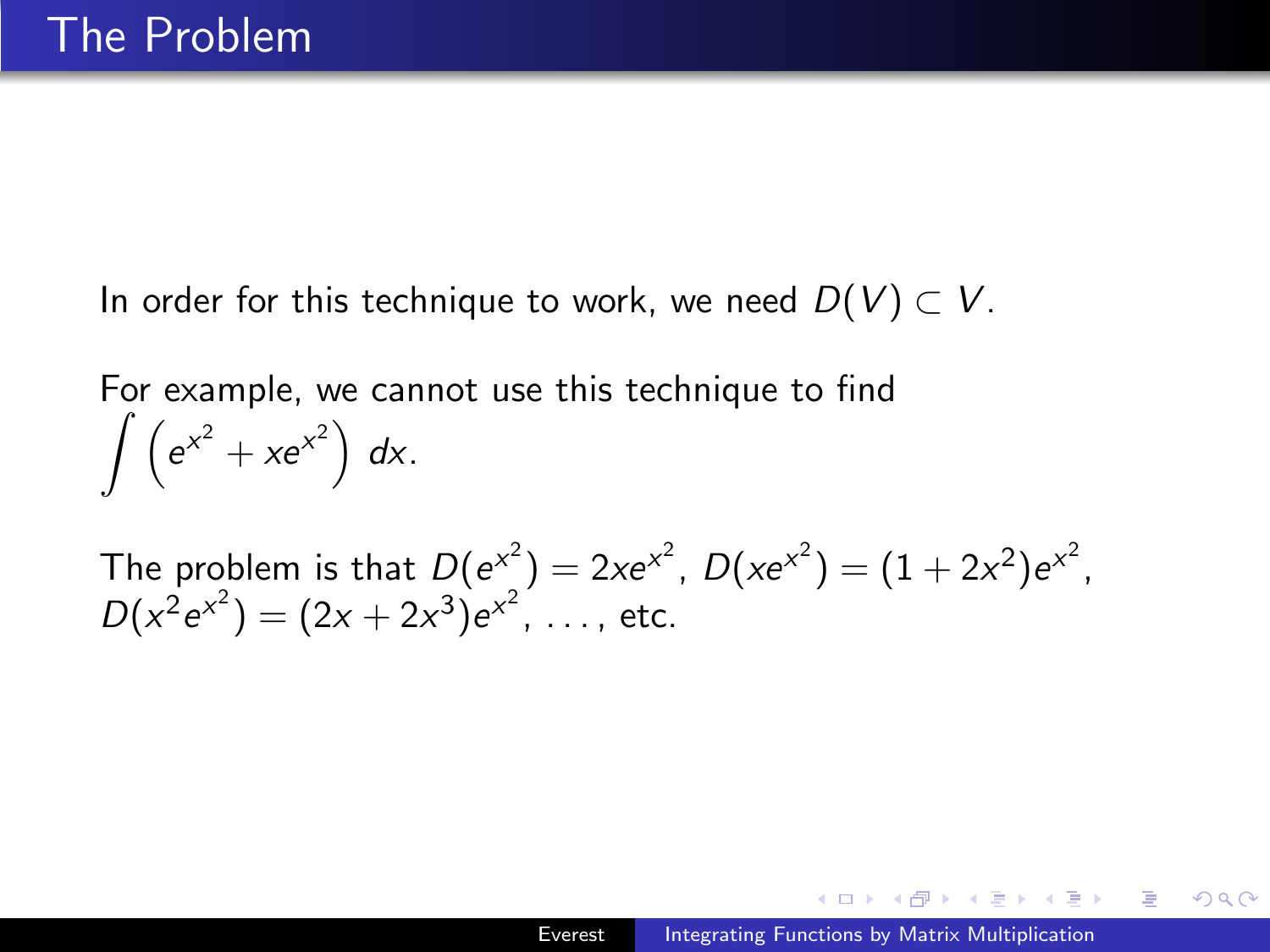$\bullet \quad V = \text{span}\{\sin x, \cos x, x \sin x, x \cos x\}$ 

 $299$ 

重

- 4 重 8 34 重 8

 $\sim$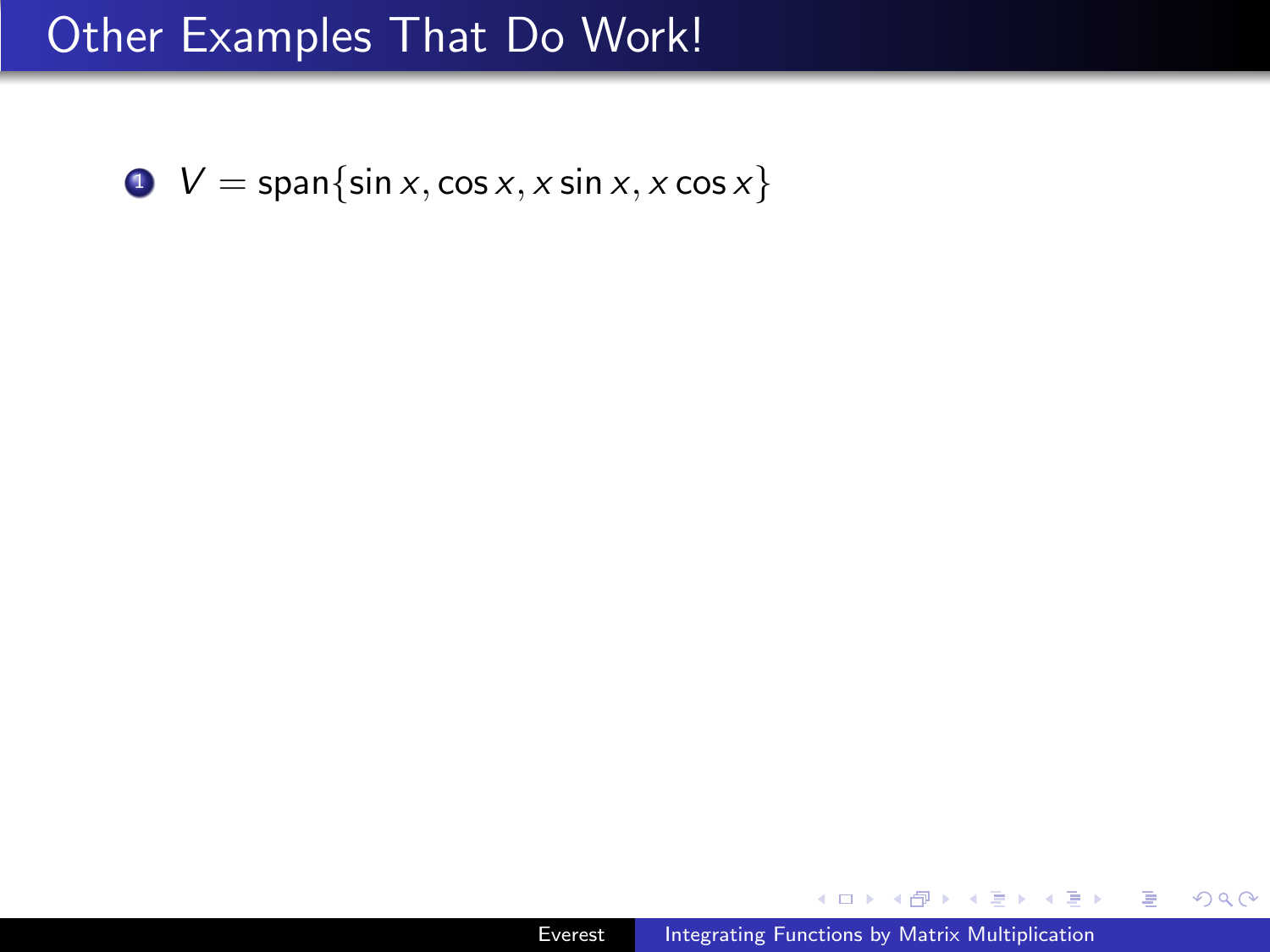- $\bullet \quad V = \text{span}\{\sin x, \cos x, x \sin x, x \cos x\}$
- 2  $V = \text{span}\{e^x \sin x, e^x \cos x\}$

∢ 重 ≯

ヨト э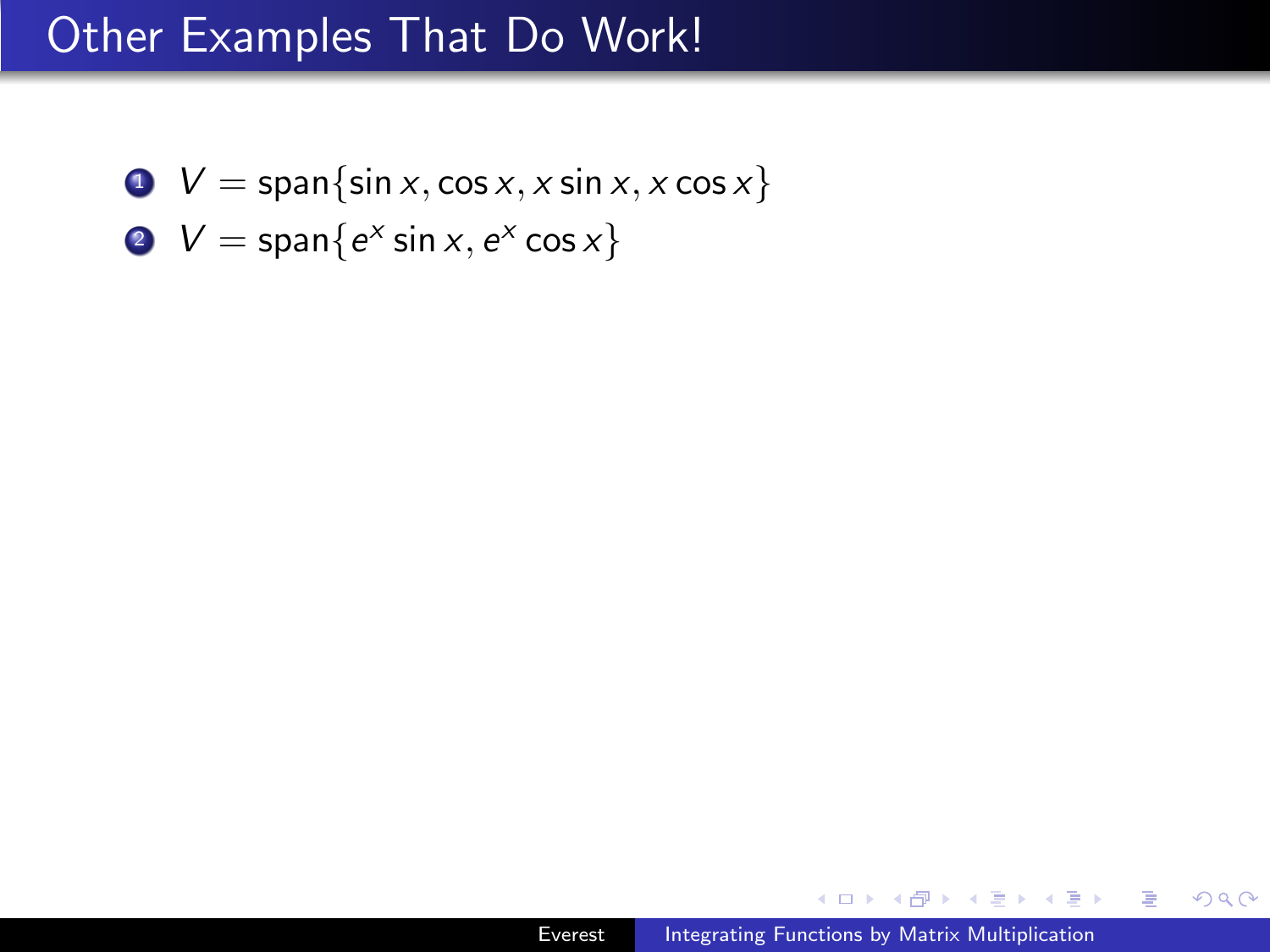- $\bullet \quad V = \text{span}\{\sin x, \cos x, x \sin x, x \cos x\}$
- 2  $V = \text{span}\{e^x \sin x, e^x \cos x\}$

Matrices (where B is  $A^{-1}$  from before):

$$
\bullet \ B = \begin{bmatrix} 0 & 1 & 1 & 0 \\ -1 & 0 & 0 & 1 \\ 0 & 0 & 0 & 1 \\ 0 & 0 & -1 & 0 \end{bmatrix}
$$

 $\Omega$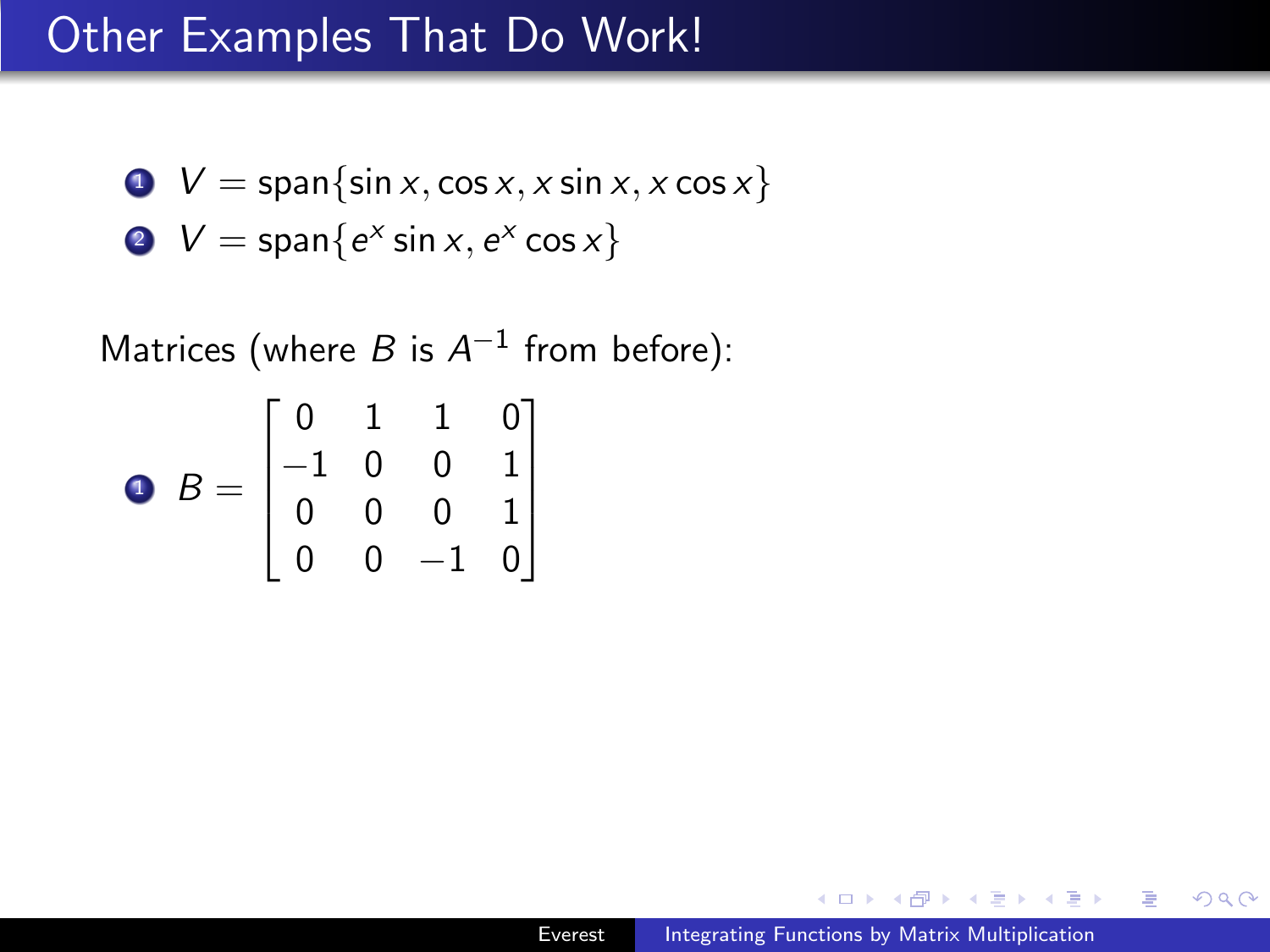- $\bullet \quad V = \text{span}\{\sin x, \cos x, x \sin x, x \cos x\}$
- 2  $V = \text{span}\{e^x \sin x, e^x \cos x\}$

Matrices (where B is  $A^{-1}$  from before):

$$
B = \begin{bmatrix} 0 & 1 & 1 & 0 \\ -1 & 0 & 0 & 1 \\ 0 & 0 & 0 & 1 \\ 0 & 0 & -1 & 0 \end{bmatrix}
$$
  
8 
$$
B = \begin{bmatrix} 1/2 & 1/2 \\ -1/2 & 1/2 \end{bmatrix}
$$

 $\Omega$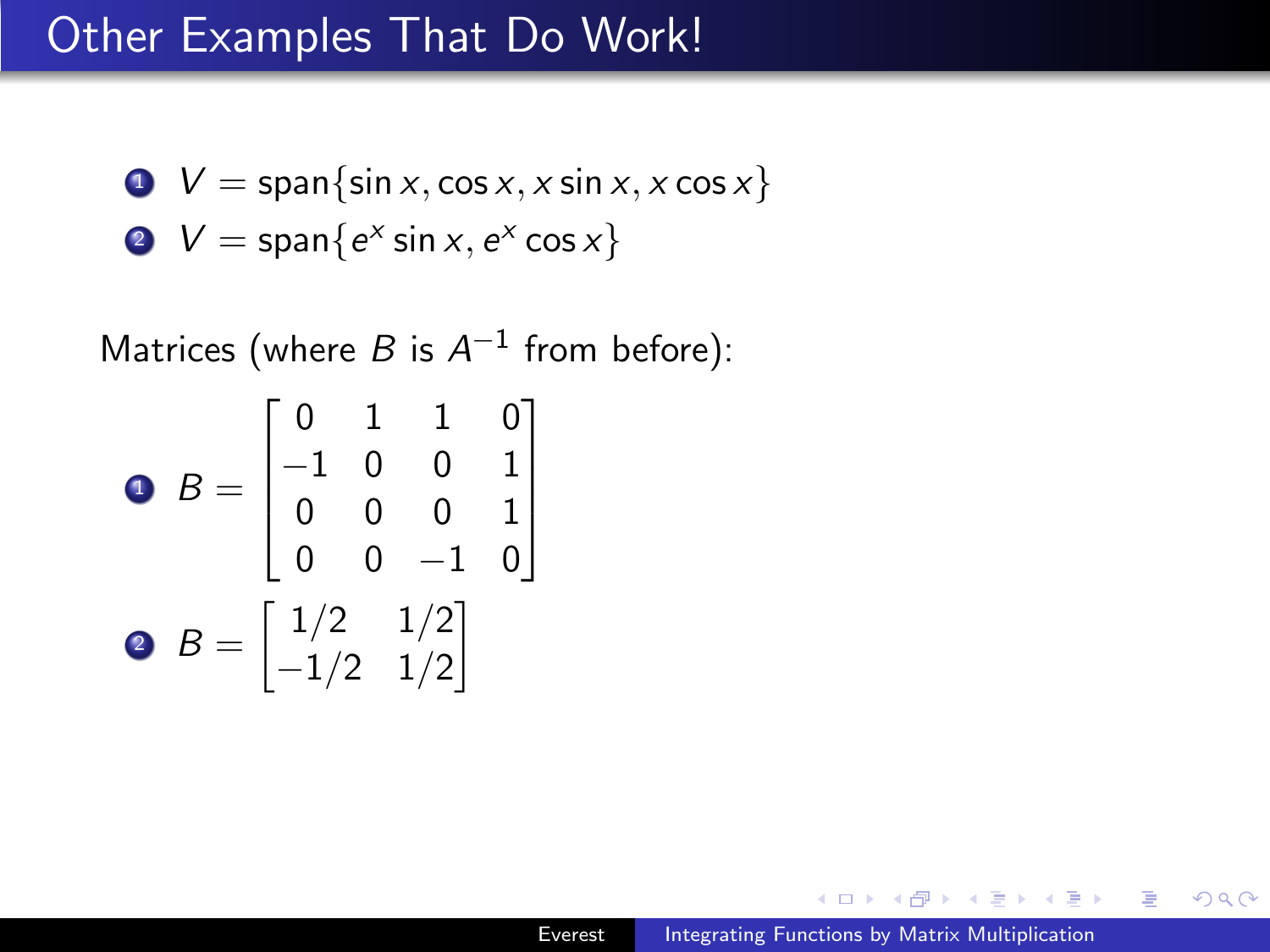- $\bullet \quad V = \text{span}\{\sin x, \cos x, x \sin x, x \cos x\}$
- 2  $V = \text{span}\{e^x \sin x, e^x \cos x\}$

Matrices (where B is  $A^{-1}$  from before):

$$
B = \begin{bmatrix} 0 & 1 & 1 & 0 \\ -1 & 0 & 0 & 1 \\ 0 & 0 & 0 & 1 \\ 0 & 0 & -1 & 0 \end{bmatrix}
$$
  
8 
$$
B = \begin{bmatrix} 1/2 & 1/2 \\ -1/2 & 1/2 \end{bmatrix}
$$

(Notice the pattern to each matrix - THIS IS THE WINNING STRATEGY!)

つくい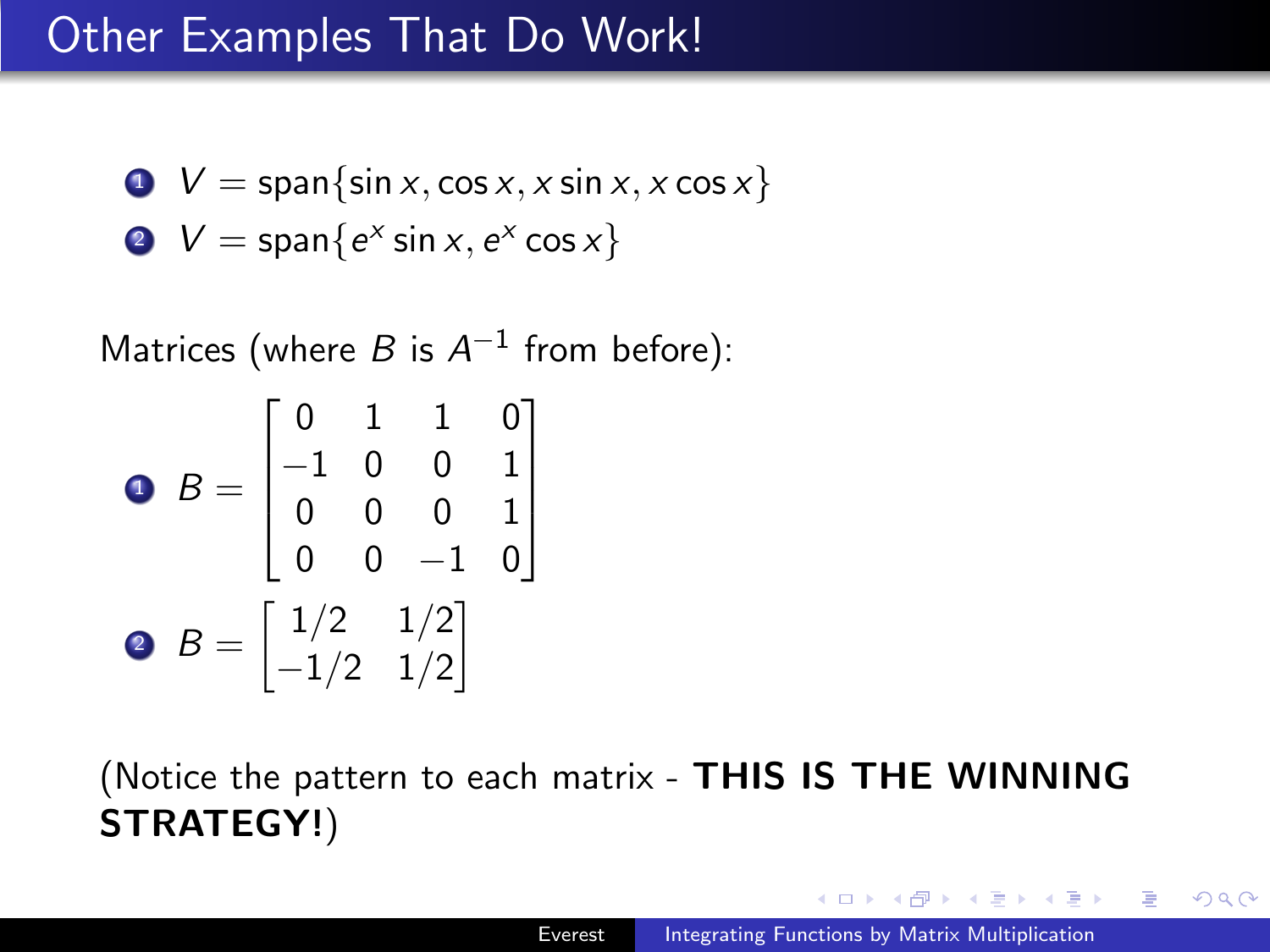## **1** Find  $\int (2 \sin x - \cos x + 3x \sin x - 2x \cos x) dx$ .

伊 ▶ イヨ ▶ イヨ ▶

 $2Q$ 

重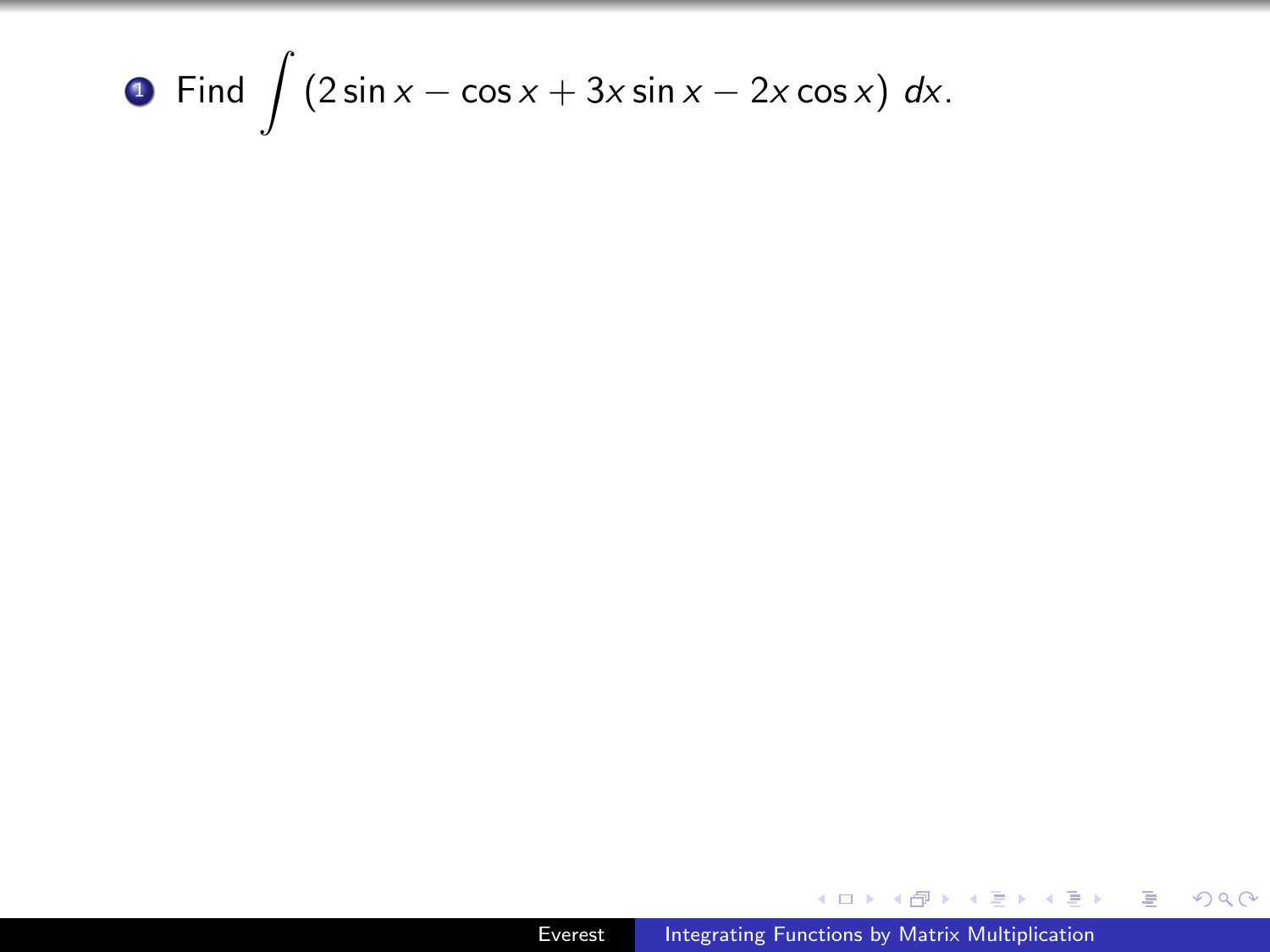$$
\begin{array}{c}\n\bullet \quad \text{Find} \quad \int \left(2\sin x - \cos x + 3x \sin x - 2x \cos x\right) \, dx. \\
\left[\begin{array}{ccc|c}\n0 & 1 & 1 & 0 \\
-1 & 0 & 0 & 1 \\
0 & 0 & 0 & 1 \\
0 & 0 & -1 & 0\n\end{array}\right]\n\left[\begin{array}{c}\n2 \\
-1 \\
3 \\
-2\n\end{array}\right] =\n\left[\begin{array}{c}\n2 \\
-4 \\
-2 \\
-3\n\end{array}\right]\n\end{array}
$$

メロトメ 伊 トメミトメミト ニミー つくび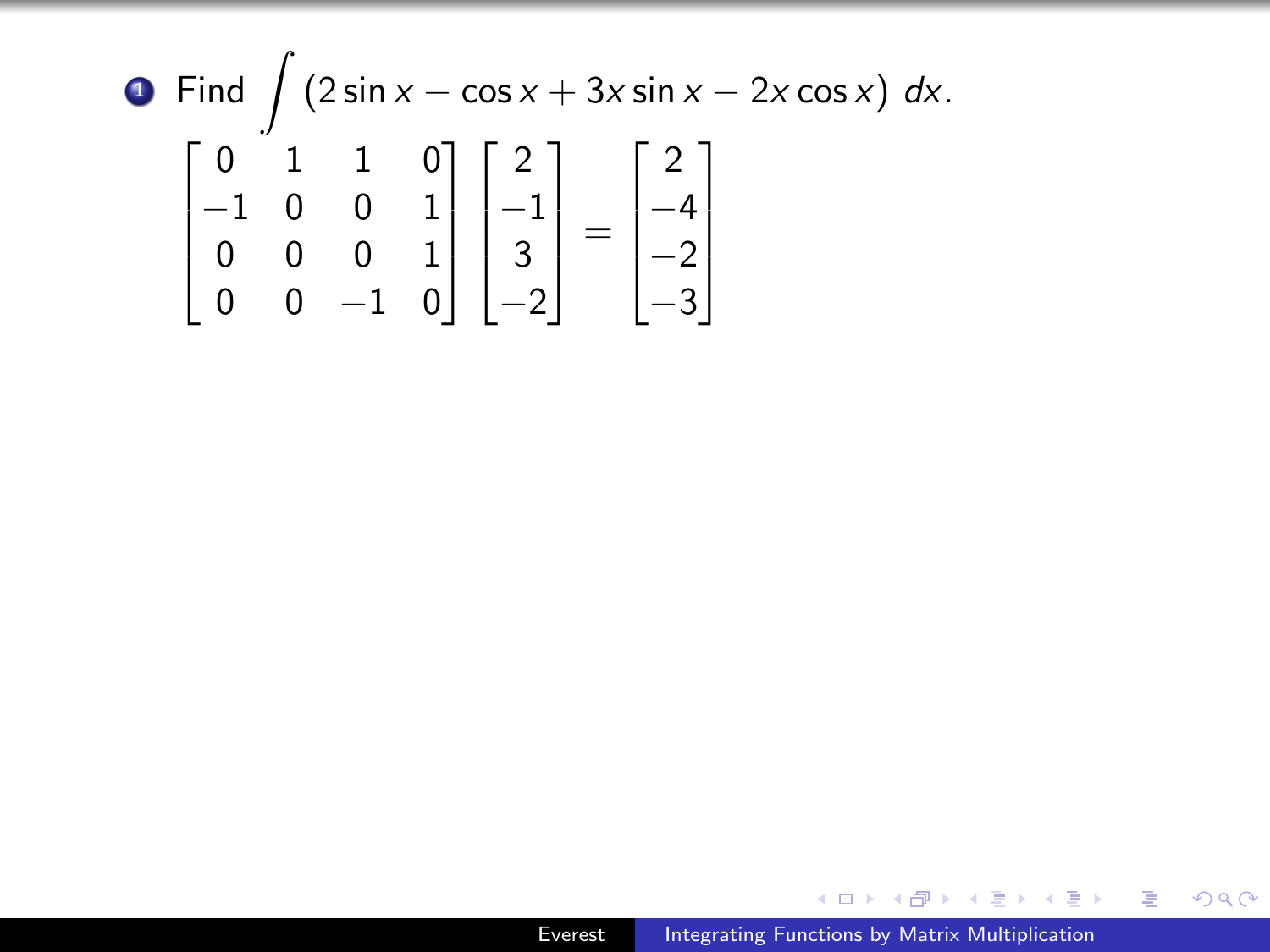$$
\begin{aligned}\n\bullet \quad & \text{Find } \int \left(2\sin x - \cos x + 3x \sin x - 2x \cos x\right) \, dx. \\
& \begin{bmatrix} 0 & 1 & 1 & 0 \\ -1 & 0 & 0 & 1 \\ 0 & 0 & 0 & 1 \\ 0 & 0 & -1 & 0 \end{bmatrix} \begin{bmatrix} 2 \\ -1 \\ 3 \\ -2 \end{bmatrix} = \begin{bmatrix} 2 \\ -4 \\ -2 \\ -3 \end{bmatrix} \\
\text{Therefore, } \int \left(2\sin x - \cos x + 3x \sin x - 2x \cos x\right) \, dx = \\
& 2\sin x - 4\cos x - 2x \sin x - 3x \cos x.\n\end{aligned}
$$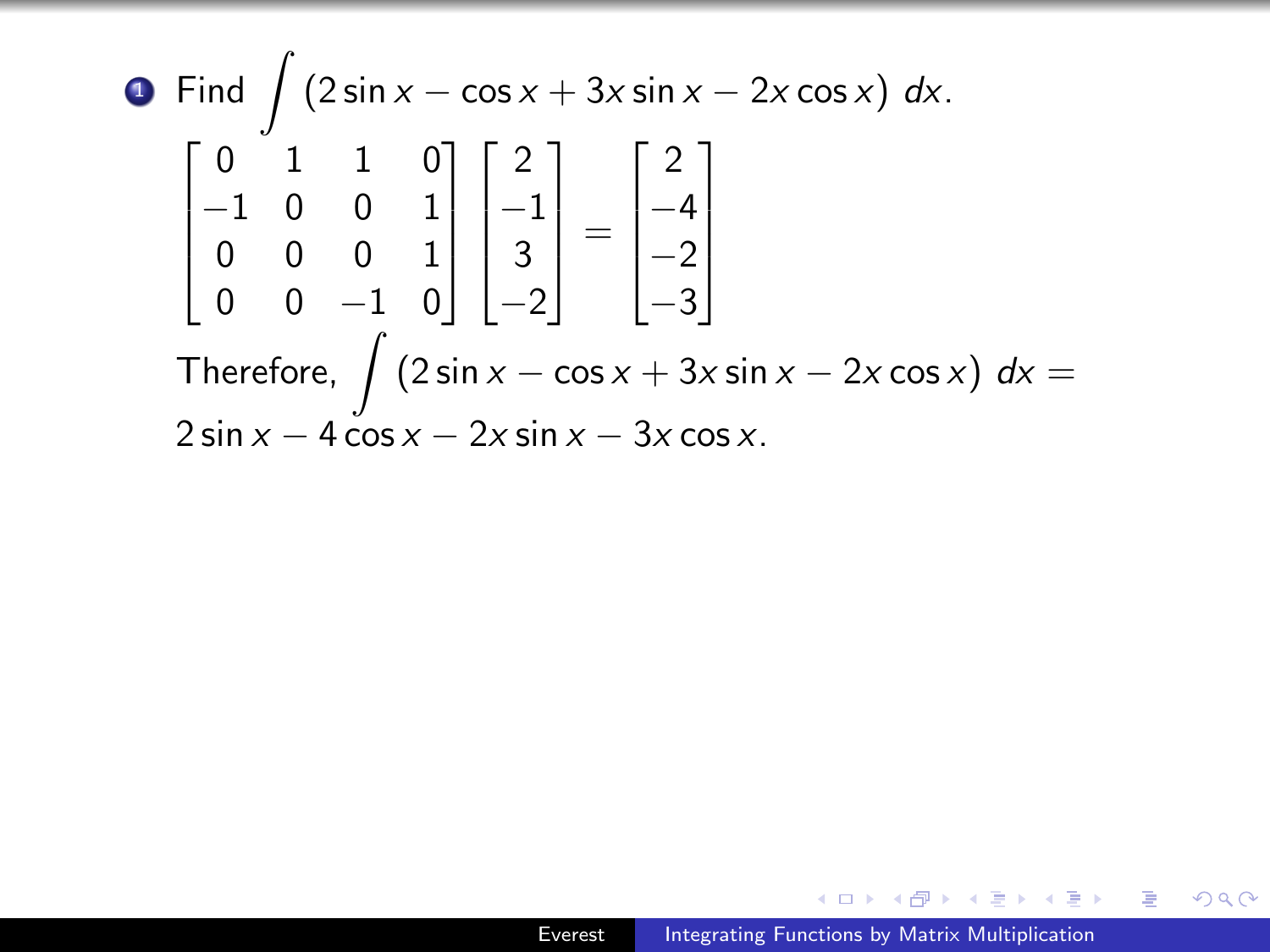$$
\begin{aligned}\n\bullet \quad & \text{Find } \int \left(2\sin x - \cos x + 3x \sin x - 2x \cos x\right) \, dx. \\
& \begin{bmatrix} 0 & 1 & 1 & 0 \\ -1 & 0 & 0 & 1 \\ 0 & 0 & 0 & 1 \\ 0 & 0 & -1 & 0 \end{bmatrix} \begin{bmatrix} 2 \\ -1 \\ 3 \\ -2 \end{bmatrix} = \begin{bmatrix} 2 \\ -4 \\ -2 \\ -3 \end{bmatrix} \\
\text{Therefore, } \int \left(2\sin x - \cos x + 3x \sin x - 2x \cos x\right) \, dx = \\
& 2\sin x - 4\cos x - 2x \sin x - 3x \cos x.\n\end{aligned}
$$

• Find 
$$
\int (2e^x \sin x - 4e^x \cos x) dx
$$
.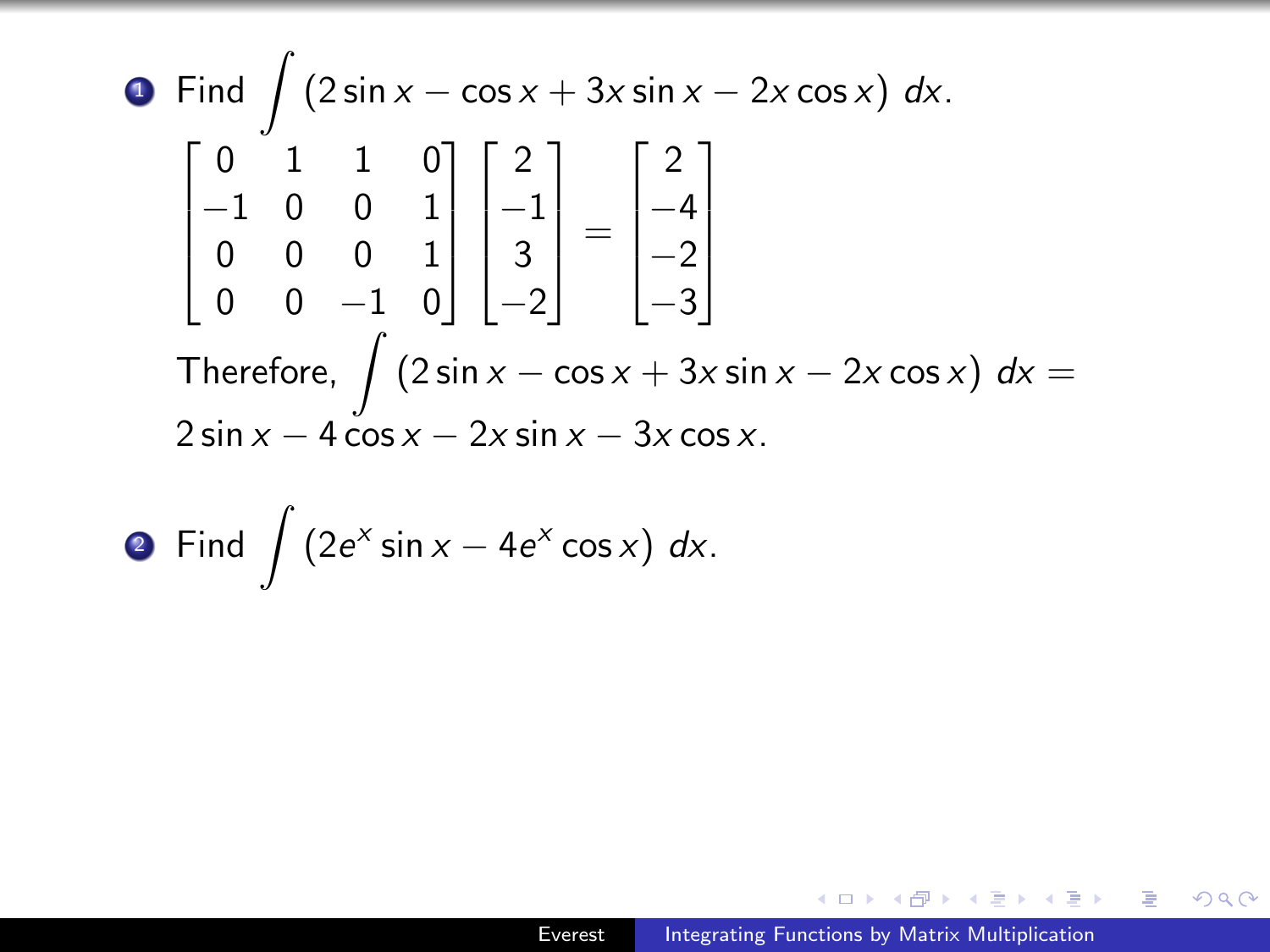$$
\begin{aligned}\n\bullet \quad & \text{Find } \int \left(2\sin x - \cos x + 3x \sin x - 2x \cos x\right) \, dx. \\
& \begin{bmatrix} 0 & 1 & 1 & 0 \\ -1 & 0 & 0 & 1 \\ 0 & 0 & 0 & 1 \\ 0 & 0 & -1 & 0 \end{bmatrix} \begin{bmatrix} 2 \\ -1 \\ 3 \\ -2 \end{bmatrix} = \begin{bmatrix} 2 \\ -4 \\ -2 \\ -3 \end{bmatrix} \\
\text{Therefore, } \int \left(2\sin x - \cos x + 3x \sin x - 2x \cos x\right) \, dx = \\
& 2\sin x - 4\cos x - 2x \sin x - 3x \cos x.\n\end{aligned}
$$

• Find 
$$
\int (2e^x \sin x - 4e^x \cos x) dx
$$
.  
\n $\begin{bmatrix} 1/2 & 1/2 \\ -1/2 & 1/2 \end{bmatrix} \begin{bmatrix} 2 \\ -4 \end{bmatrix} = \begin{bmatrix} -1 \\ -3 \end{bmatrix}$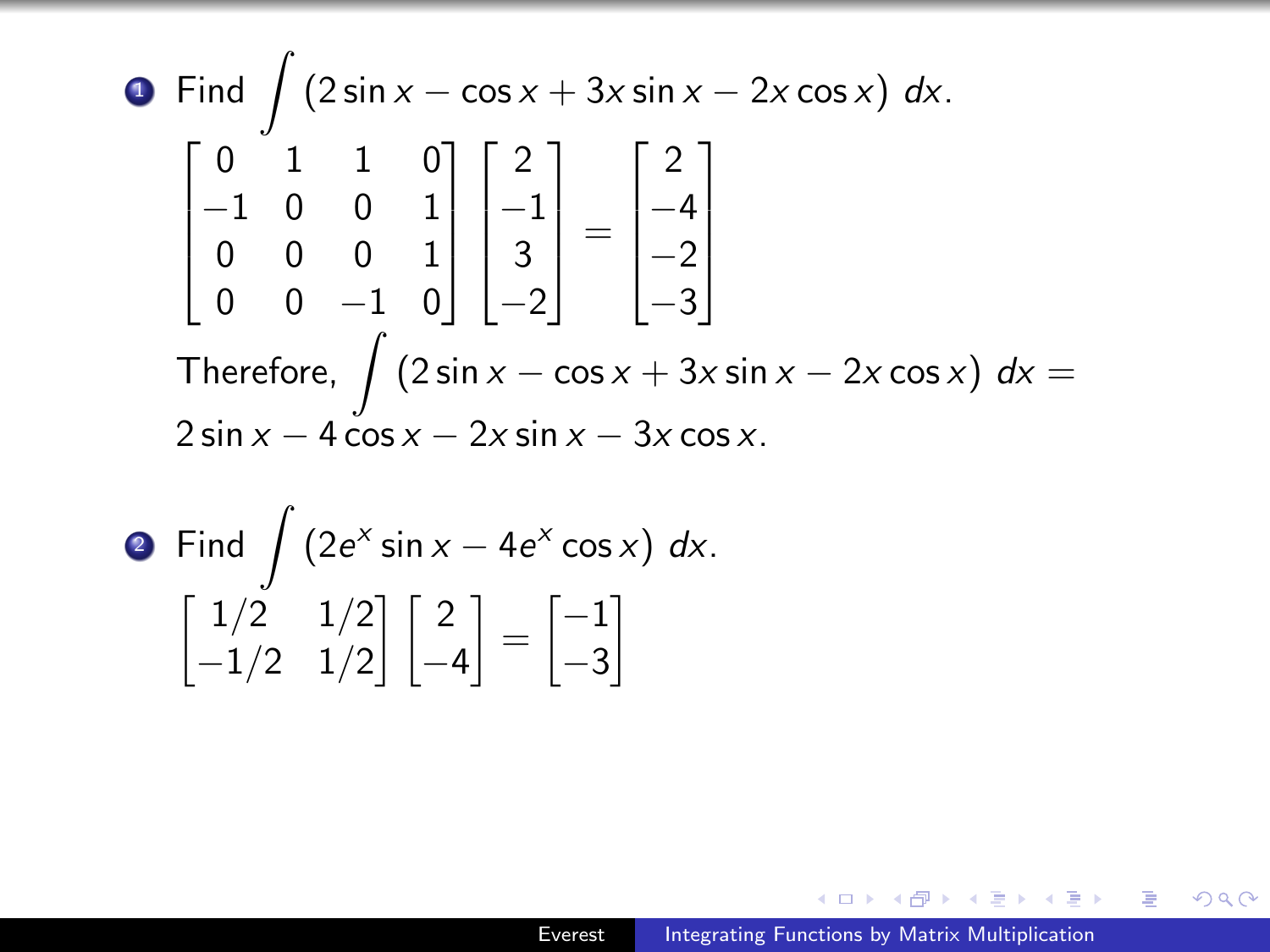$$
\begin{aligned}\n\bullet \quad & \text{Find } \int \left(2\sin x - \cos x + 3x \sin x - 2x \cos x\right) \, dx. \\
& \begin{bmatrix} 0 & 1 & 1 & 0 \\ -1 & 0 & 0 & 1 \\ 0 & 0 & 0 & 1 \\ 0 & 0 & -1 & 0 \end{bmatrix} \begin{bmatrix} 2 \\ -1 \\ 3 \\ -2 \end{bmatrix} = \begin{bmatrix} 2 \\ -4 \\ -2 \\ -3 \end{bmatrix} \\
\text{Therefore, } \int \left(2\sin x - \cos x + 3x \sin x - 2x \cos x\right) \, dx = \\
& 2\sin x - 4\cos x - 2x \sin x - 3x \cos x.\n\end{aligned}
$$

• Find 
$$
\int (2e^x \sin x - 4e^x \cos x) dx
$$
.  
\n $\begin{bmatrix} 1/2 & 1/2 \\ -1/2 & 1/2 \end{bmatrix} \begin{bmatrix} 2 \\ -4 \end{bmatrix} = \begin{bmatrix} -1 \\ -3 \end{bmatrix}$ 

Therefore,  
\n
$$
\int (2e^x \sin x - 4e^x \cos x) dx = -e^x \sin x - 3e^x \cos x.
$$

メロトメ 伊 トメミトメミト ニミー つくび